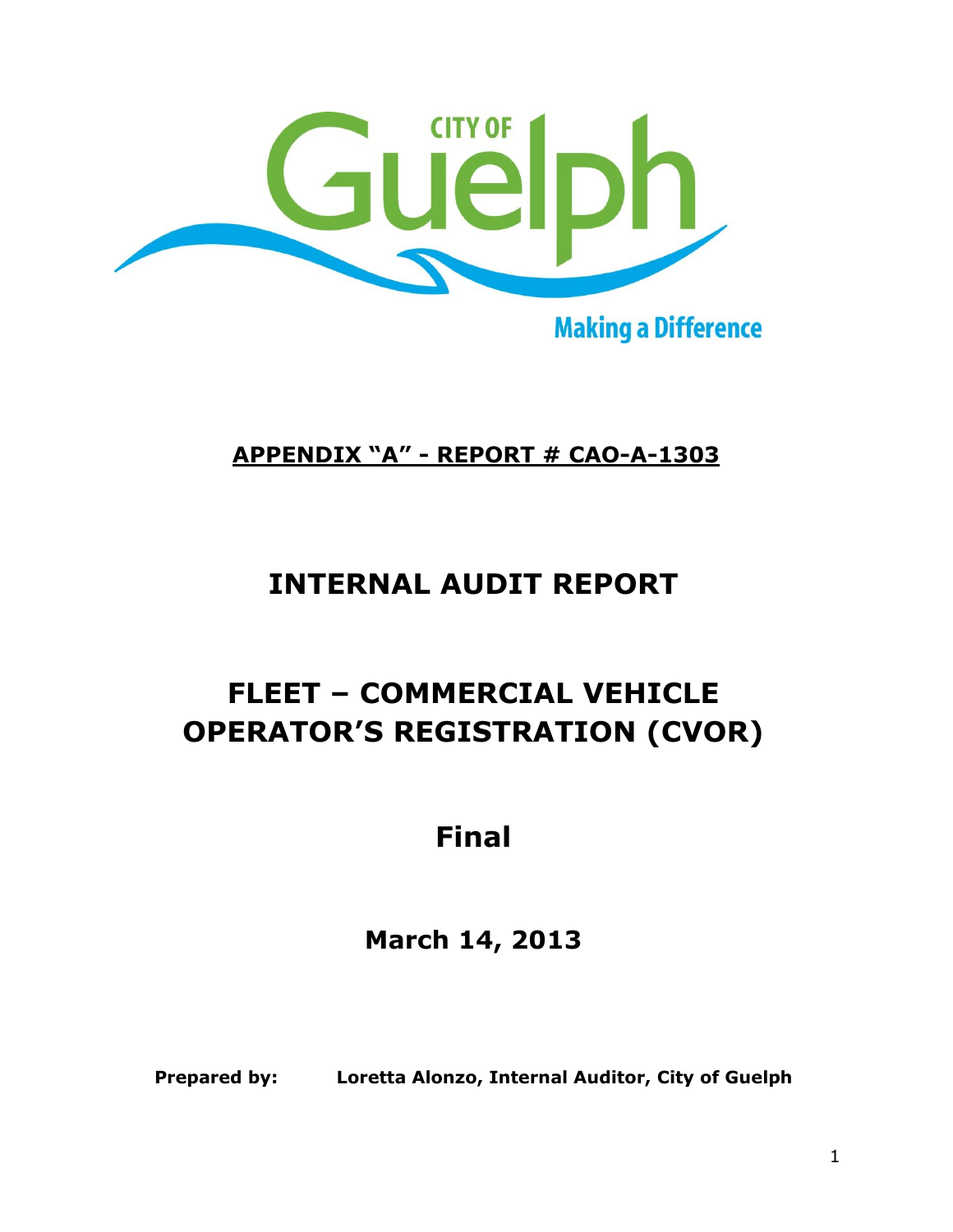# **Table of Contents**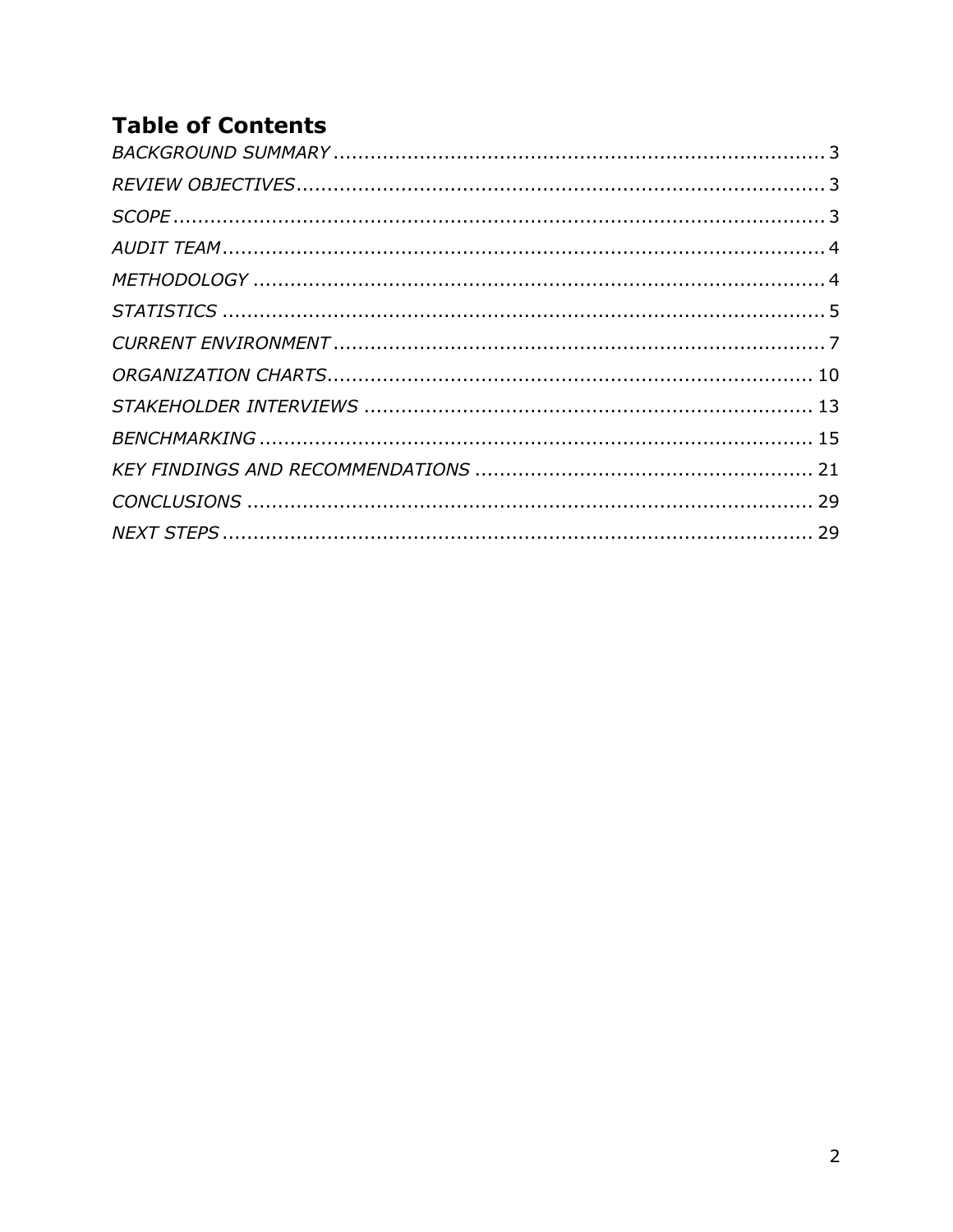## <span id="page-2-0"></span>*BACKGROUND SUMMARY*

On September 4, 2012 the City of Guelph received a written warning notification from the Ministry of Transportation (MTO) advising that its Commercial Vehicle Operator's Registration (CVOR) safety violation rate had reached 38.6%, which is in excess of the "satisfactory" threshold of 35% or under.

In order to be compliant with the Ontario Ministry of Transportation regulations, all operators of commercial motor vehicles weighing more than 4500 kg. must obtain and annually renew a Commercial Vehicle Operator's Registration certificate.

This information was brought forward in a report (#OT111248) to the Operations, Transit and Emergency Services standing committee on November 19, 2012. Subsequent media coverage and staff responses raised further questions from Council, senior management and the public as to the level of compliance and internal controls currently in place with respect to these issues.

On November 26, the Chief Administrative Officer requested that Internal Audit conduct a review of internal controls and practices related to Fleet and management of the CVOR and report back by January 15, 2013.

### <span id="page-2-1"></span>*REVIEW OBJECTIVES*

- Evaluate the internal controls related to management of the CVOR and Fleet
- Determine current level of compliance with MTO and CVOR legislated requirements
- Identify best practices in Fleet and CVOR management in the municipal sector
- Identify deficiencies in existing practices and provide recommendations to address same
- Ascertain whether the existing organization structure is effectively meeting its objectives
- Provide benchmarking and performance analysis

### <span id="page-2-2"></span>*SCOPE*

- CVOR-related practices, documentation and reporting
- General Fleet and CVOR administrative processes, management practices
- MTO CVOR compliance with legislated requirements
- Fleet and CVOR policy review
- Driver training, coaching, and disciplinary practices
- Accident / incident reporting practices
- Records retention compliance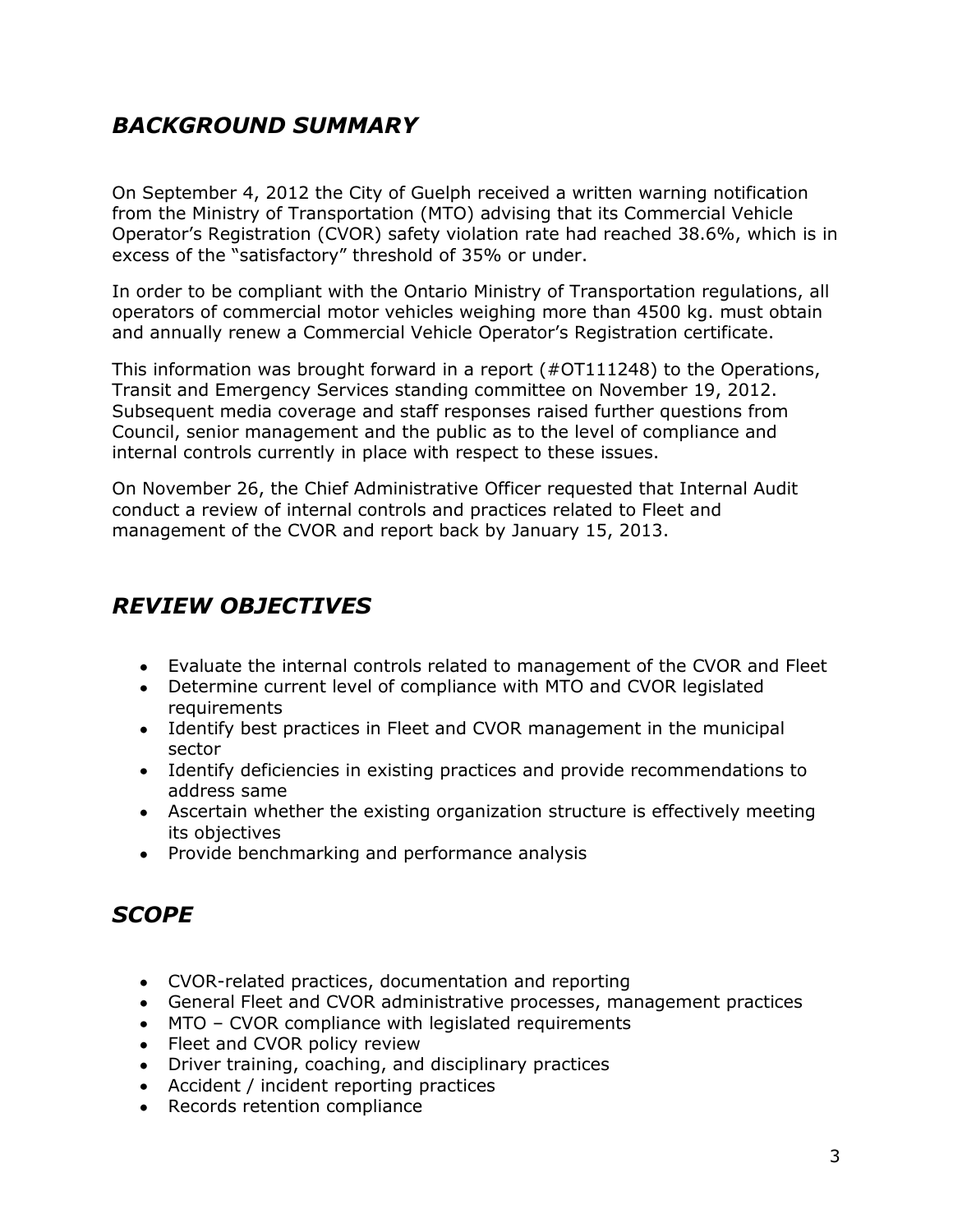#### **Out of Scope**

- Fleet maintenance effectiveness, efficiency, compliance
- Acquisition and disposal of assets
- Financial analysis and verification

### <span id="page-3-0"></span>*AUDIT TEAM*

- Loretta Alonzo, Internal Auditor
- Brenda Boisvert, Corporate Manager, Strategic Planning and Corporate Initiatives
- Suzanne Holder, Administrative Assistant

### <span id="page-3-1"></span>*METHODOLOGY*

The following research and analysis was undertaken for this audit:

- Internal document review
	- o Vehicle inspection records
	- o Vehicle defect reporting documents
	- o Accident incident reports
	- o Existing policies, standard operating procedures
	- o Driver training materials
	- o Memos, notices, department communications
	- o CVOR abstract collisions, convictions, inspections records
	- o Job descriptions
	- o Organization charts
	- $\circ$  Employee files coaching, training, disciplinary letters
	- o Record retention bylaw
- External literature review
	- o Driver handbooks and training materials
	- o Fleet policies
	- o MTO CVOR website
	- o Municipal comparator websites
	- o Municipal comparator CVOR abstracts
- $\bullet$  Benchmarking Municipal comparators
	- $\circ$  Other practices Fleet policy CVOR management
	- o Phone interviews
- Staff-Stakeholder interviews
- $\bullet$  Field Site visits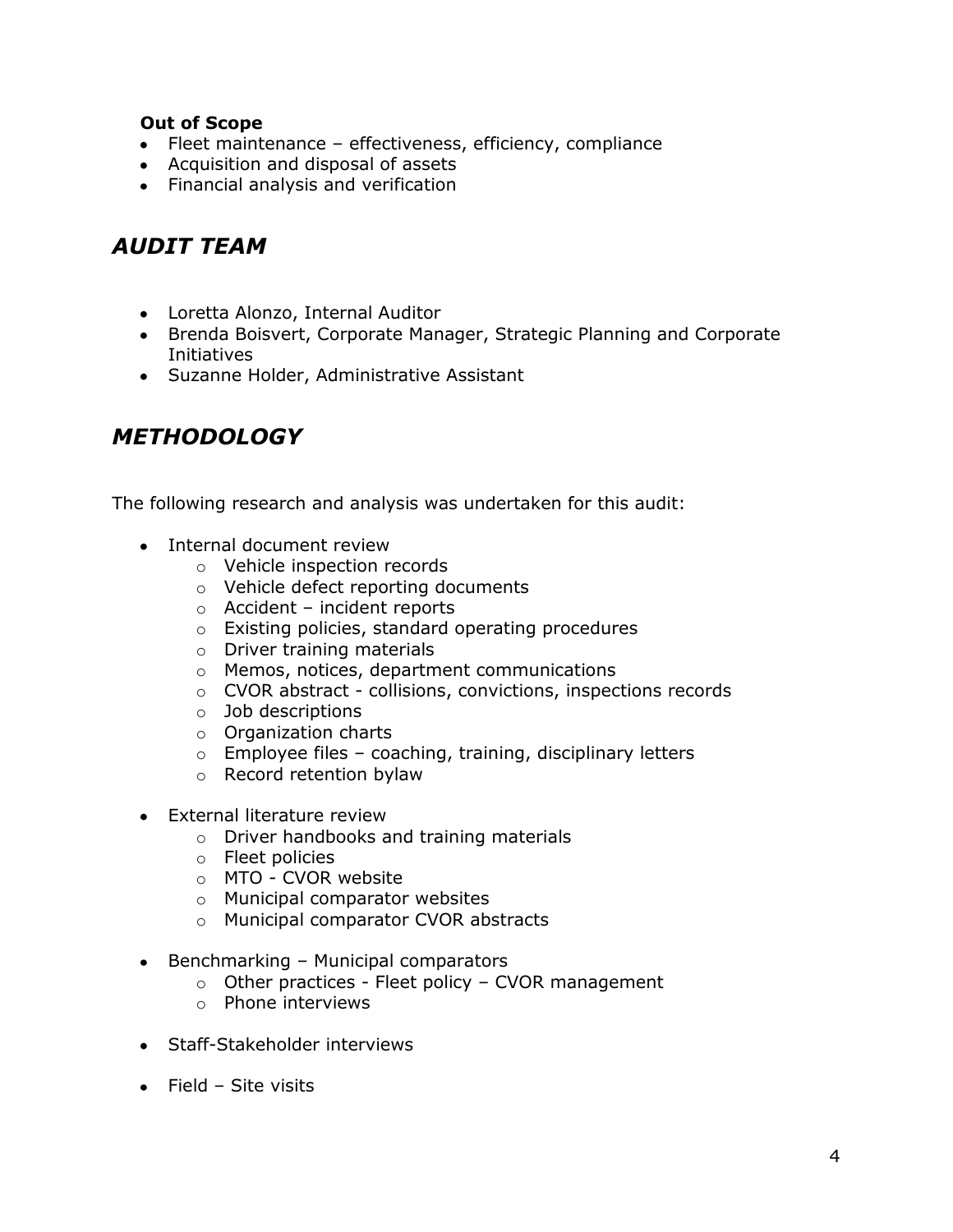# <span id="page-4-0"></span>*STATISTICS*

| <b>Department</b>            | <b>Non-CVOR</b><br><b>Vehicles</b> | <b>CVOR Vehicles</b> |
|------------------------------|------------------------------------|----------------------|
| Waste Water                  | 7                                  | 3                    |
| <b>Water Works</b>           | 26                                 | 14                   |
| <b>Public Works</b>          | 26                                 | 41                   |
| Solid Waste                  | 13                                 | 21                   |
| Recreation &<br>Parks        | 8                                  | 18                   |
| <b>Building</b>              | 17                                 |                      |
| Corporate<br><b>Services</b> | 5                                  |                      |
| <b>Bylaw</b>                 | 4                                  |                      |
| Planning-<br>Engineering     | 7                                  |                      |
| <b>Transit</b>               | 6                                  | 83                   |
| Pool Vehicles                | 39                                 |                      |
| <b>Total</b>                 | 158                                | <b>180</b>           |

The City of Guelph operates a Fleet of 338 vehicles distributed as follows:

*Fire and ambulance fleets are exempt in the Corporate CVOR rating.*

The City's CVOR performance history has been well within the satisfactory range established by MTO for more than 10 years. Records indicate that the rating has been stable between 20% to 30% for many years:

| May 2005 | 30.4% |
|----------|-------|
| Feb 2012 | 24.3% |
| Nov 2012 | 36.26 |

This "safety violation rate" is a threshold established by MTO which ranks commercial Fleet operators based on a number of factors including:

- Annual number of kilometers driven by the entire Fleet
- Number of vehicle collisions
- Number of driver convictions
- MTO vehicle inspections on or off road

The CVOR record is a two-year rolling "scorecard" whereby violations which incur points against the CVOR will remain cumulative for a two-year period, after which time they will drop off the record.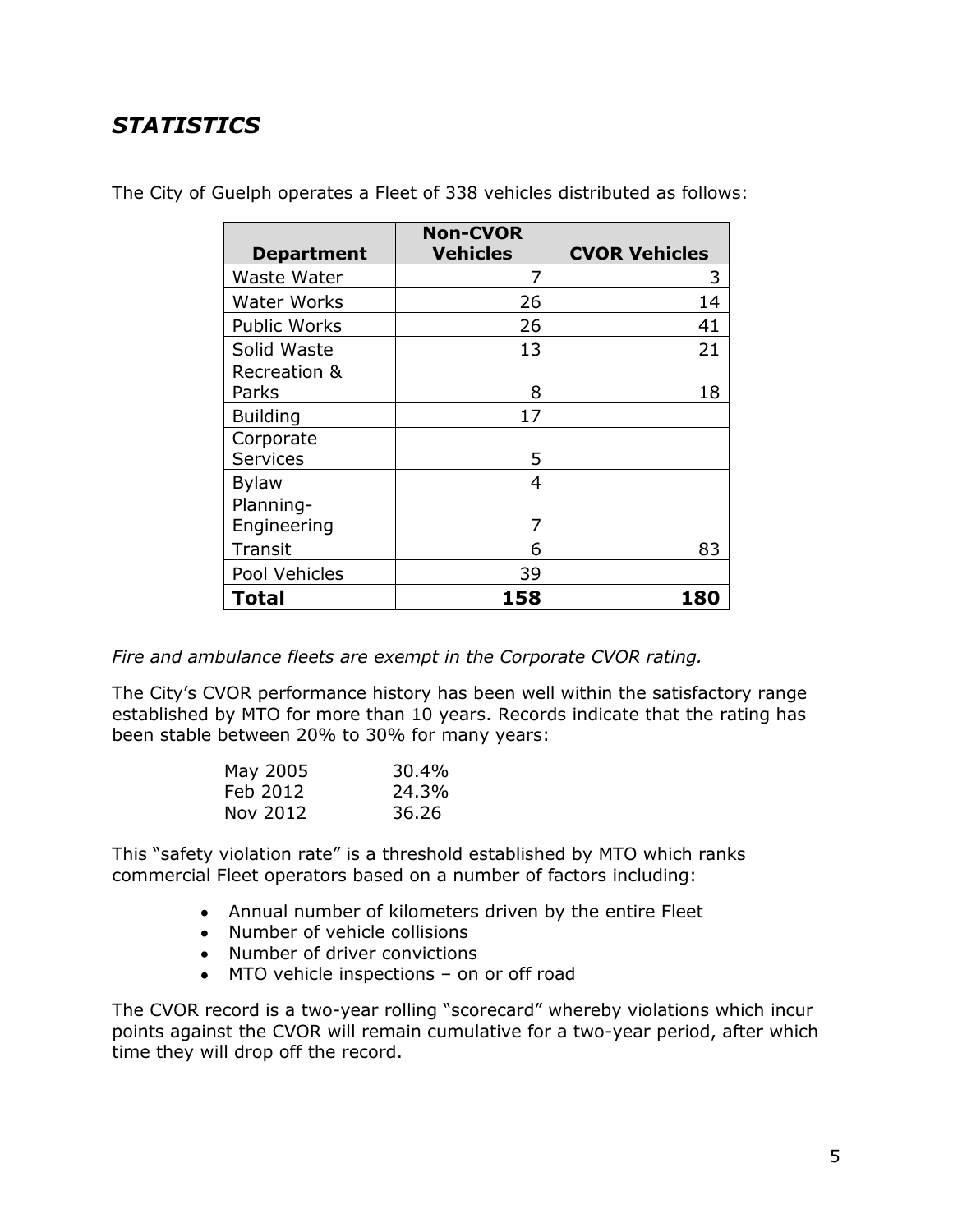Vehicle collisions range in points from 0-5 depending on whether they were preventable or non-preventable and the specifics of the incident. Driver convictions incur 2 points automatically and vehicle inspections can range from 0 to 5 points.

These events are weighted when calculating the overall CVOR safety violation rate:

| Collisions  | 40% |
|-------------|-----|
| Convictions | 40% |
| Inspections | 20% |

A safety violation rate of 35% or less is considered "satisfactory" according to MTO regulations. Once a Fleet operator exceeds this threshold, there is a progressive, four-step disciplinary process established by MTO.

- When threshold reaches 35% a warning is sent to the Fleet Operator.
- At the 50% threshold MTO will conduct a facility-Fleet audit.
- At 85% an expanded MTO audit is conducted and senior management is required to attend an interview with the MTO.
- Once a threshold of 100% is reached, the MTO will consider full sanctions against the Operator, up to and including cancellation of their CVOR permit and licenses.

A comparison with other municipal Fleet operators indicates that Guelph has maintained an average performance record and until September 2012 was ranked in the top 25% of commercial Fleets. The following list of Ontario municipalities' CVOR ratings is confidential information and therefore the City names have been omitted.

| <b>City</b>  | Rating        | <b>City</b> | Rating        | <b>City</b>  | Rating        | <b>City</b> | Rating        |
|--------------|---------------|-------------|---------------|--------------|---------------|-------------|---------------|
|              | $\frac{0}{0}$ |             | $\frac{0}{0}$ |              | $\frac{0}{0}$ |             | $\frac{O}{O}$ |
| A            | 16.5%         | G           | 25.4          | M            | 32.3          | S           | 51.3          |
| B            | 18.7          | н           | 27.9          | Guelph       | 34.0          | т           | 55.3          |
| $\mathsf{C}$ | 21.4          | н.          | 28.5          | $\circ$      | 42.3          | U           | 58.2          |
| D            | 21.8          |             | 28.6          | P            | 45.8          | V           | 68.2          |
| E            | 22.9          | K           | 29.8          | Q            | 47.4          | W           | 74.5          |
| F            | 23.1          |             | 31.6          | $\mathsf{R}$ | 48.0          | X           | 91.5          |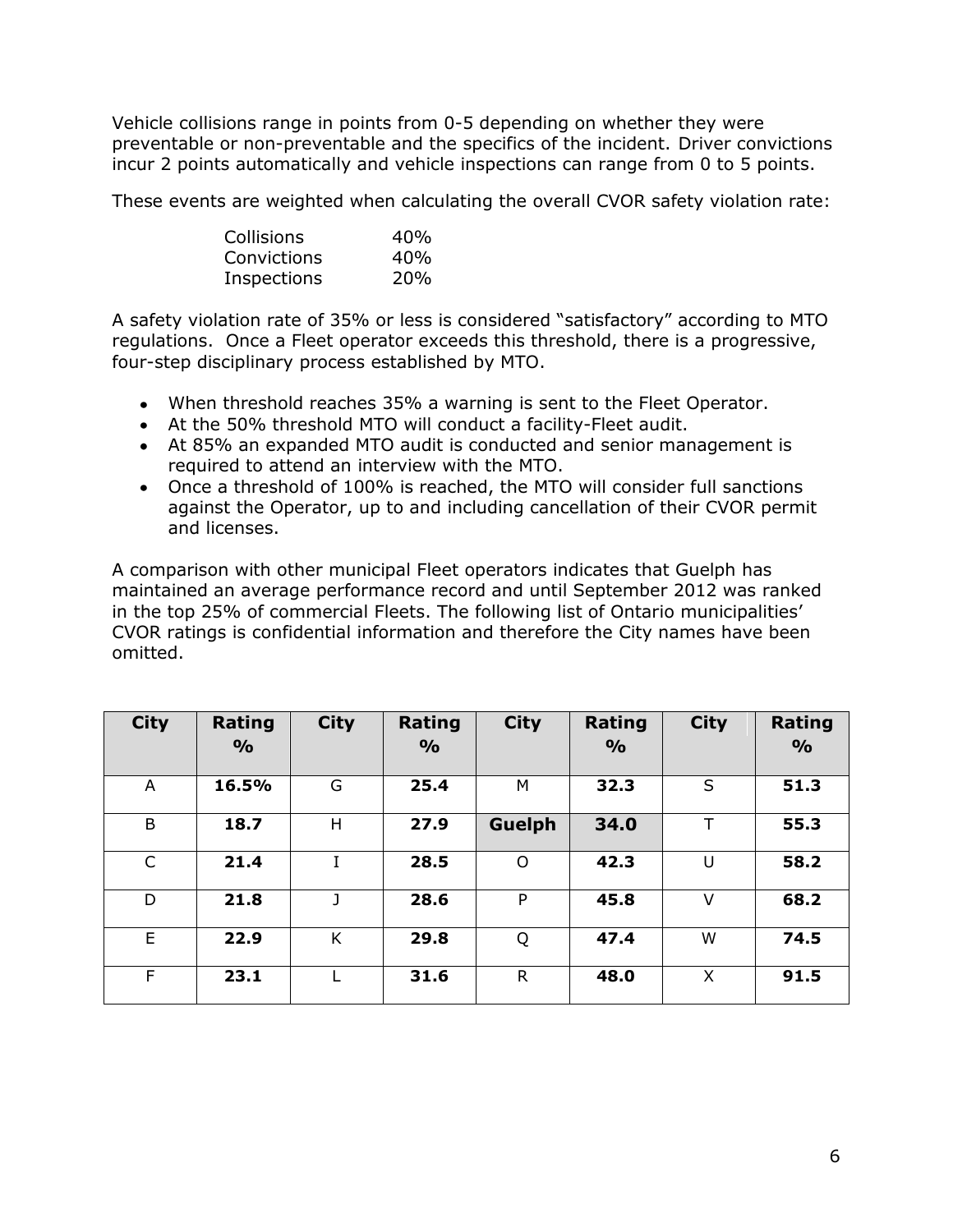The City's CVOR performance for the 2 years ending December 11, 2012 is depicted in the following charts:

#### **Vehicle Collision Record:**

| <b>DATES</b>              | # OF EVENTS | # OF CVOR POINTS |
|---------------------------|-------------|------------------|
| From Nov 2010 to Dec 2011 | 34          | 16               |
| From Jan 2012 to Dec 2012 | 15          | 14               |

#### **Driver Conviction Record:**

| <b>DATES</b>              | # OF EVENTS | # OF CVOR POINTS |
|---------------------------|-------------|------------------|
| From Nov 2010 to Dec 2011 | 16          | 60               |
| From Jan 2012 to Dec 2012 |             | 20               |

#### **Vehicle and Driver Inspection Record:**

| <b>DATES</b>              | # OF EVENTS | # OF CVOR POINTS |
|---------------------------|-------------|------------------|
| From Jan 2012 to Dec 2012 |             |                  |

A significant deficiency is noted in the coaching and disciplinary process with respect to driver performance.

An examination of records indicates that of 18 drivers involved in preventable collisions, only 8 received coaching or disciplinary letters from management; all of those were in Transit, Solid Waste, Waste Water and Parks and Recreation departments who appear to have consistent and appropriate management practices with respect to driver performance.

This lack of consistency and policy has contributed to the current issues and should be corrected as part of an overall corporate strategy to improve our CVOR rating and general management practices.

### <span id="page-6-0"></span>*CURRENT ENVIRONMENT*

Fleet services are operated within the Public Works department. It employs 54 staff. A new Fleet Driver Trainer position has been approved for 2013.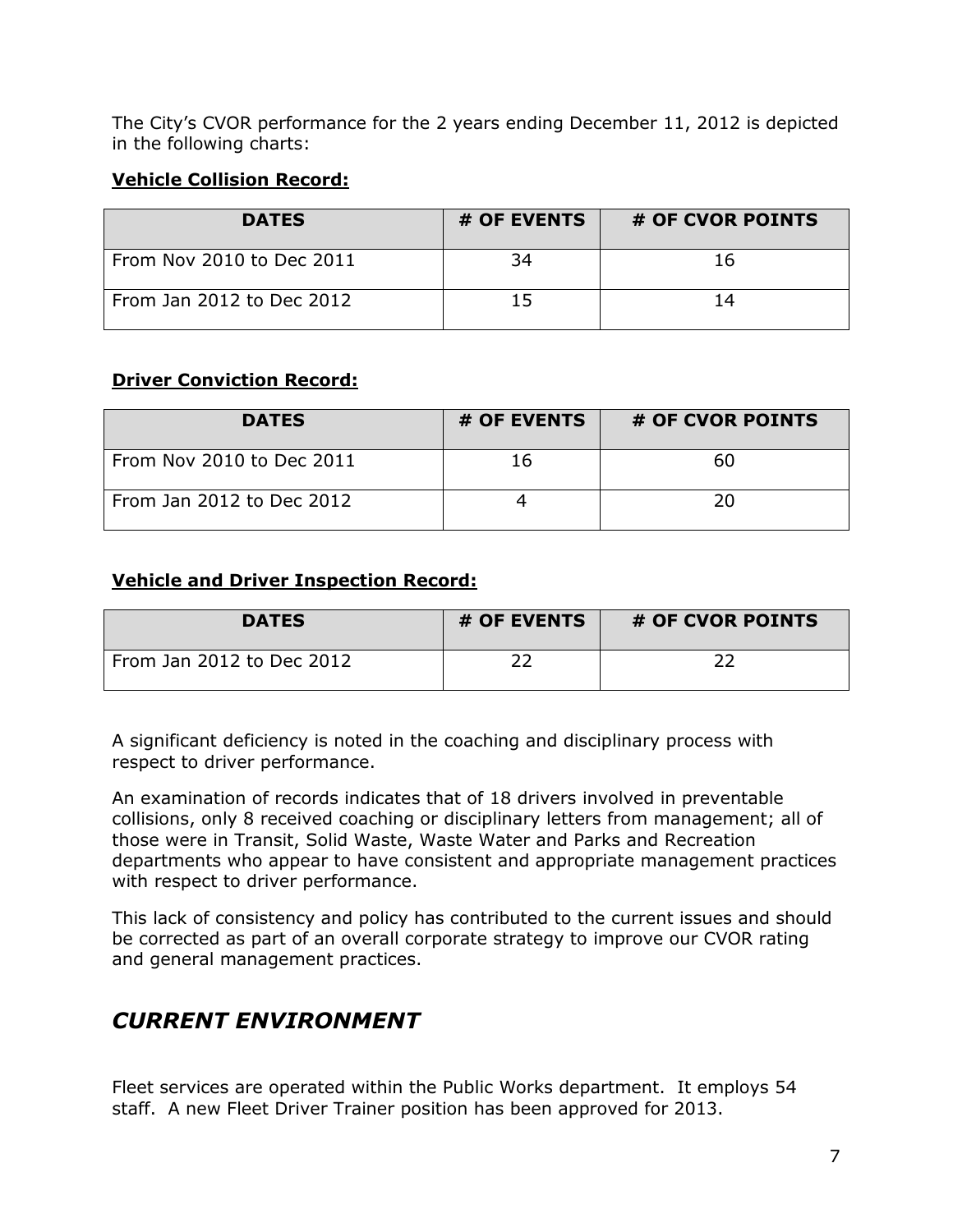The Fleet division serves 5 City departments and 359 vehicles. There are approximately 350 City drivers who operate CVOR vehicles, approximately 50 that drive light trucks and cars.

It is the general consensus among Fleet's customers that service levels are not adequate for their needs but that the quality of service meets an acceptable standard.

Customers are primarily concerned with:

- Prioritization of maintenance and repairs, conflicting priorities
- Scheduling and hours of work which require them to take critical vehicles out of service for maintenance and repair
- $\bullet$ Shop rates and costing of Fleet services
- Compliance with recommended preventive maintenance requirements
- Response time for requests and inquiries
- Access to information such as MTO site, drivers' abstracts
- Lack of management oversight for Transit mechanics
- Asset acquisition and life-cycle processes

Of serious concern is the fact that there is currently no comprehensive Corporate Fleet policy, however; there is evidence of policy elements such as the Vehicle and Equipment Utilization, Right-Sizing Vehicle and Equipment, Corporate Fuel Efficiency, Corporate Vehicle Usage and Spills Response. There is no driver's manual or handbook, no formal driver training program (with the exception of Transit drivers) and no standard operating procedures governing the City Fleet.

While there are "pockets" of excellent or best practices in certain City departments, they are isolated and not shared across the organization. It is the auditor's opinion that this is a common deficiency across the organization as there is a notable lack of standard operating procedures and administrative policies throughout departments.

This represents a significant deficiency in internal control, management effectiveness and protection of City assets.

Since 2002 the Fleet division has requested the addition of a Fleet Driver Trainer position through the budget process and this has been approved for 2013. This new position will fill a one of the critical gaps in the division's ability to fulfill its mandate.

Among the key duties to be undertaken by the Fleet Driver Trainer is the development of a Fleet Policy. In 2012 a draft policy was developed but it has not been vetted through an approval process or finalized.

Recommendations contained in this report provide some best practice Fleet and driver policies that should be used as models before a policy is finalized.

The new Fleet Driver Trainer position is not yet developed. Consideration is being given to the following responsibilities: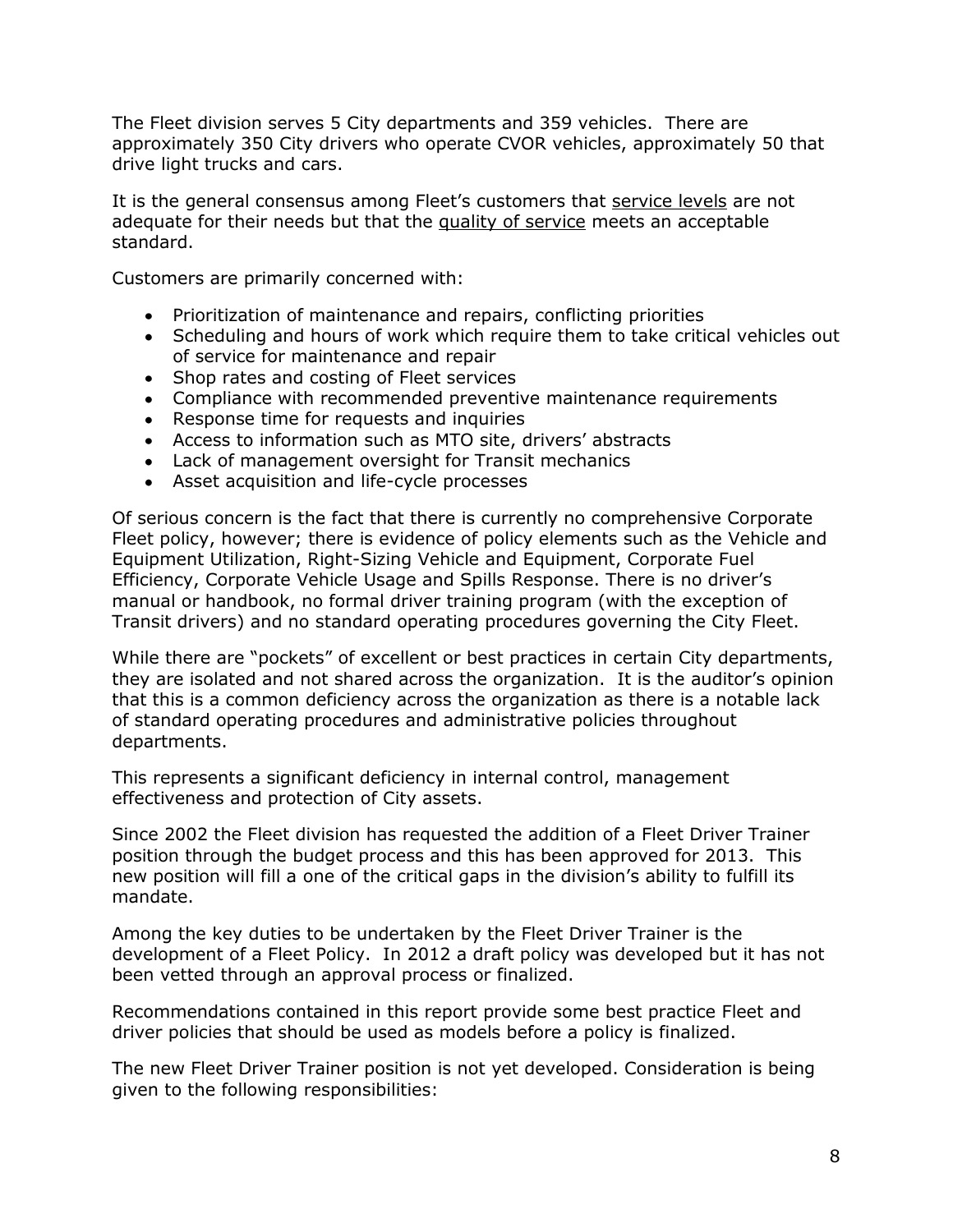- Jurisdiction over all driver activities including training and providing assistance with coaching and discipline
- Accident investigation, documentation and reporting
- Management of the MTO online access system "ARIS"
- Fuel efficiency training
- Driver safety training including program development
- Equipment operation training

In many municipalities, the Fleet Driver Trainer function is under the jurisdiction of Human Resources as it is focused on health and safety, training, coaching, as well as driver and equipment operator training.

In the benchmark data collected, responsibility for driver discipline is always assigned to the employee's supervisor or manager, not to Fleet management.

Recommendations contained in this report address this issue and provide suggestions with respect to the organizational structure of the division and specific duties for the new Fleet Driver Trainer position.

It was also noted during the audit that existing record retention and document archiving has created a significant shortage of space. The current practice is to keep *every type of document for a minimum of 6-7 years* when in fact, this is not within regulatory requirements.

As per the City's record-retention by-law and the MTO regulatory requirements only specific records must be retained:

| Vehicle records-purchase, sale,<br>disposition     | 2 years (after disposal of vehicle) |
|----------------------------------------------------|-------------------------------------|
| Vehicle accident reports                           | 5 years                             |
| Fire truck inspection reports                      | 3 years                             |
| Daily vehicle inspection reports - No<br>defects   | 6 months                            |
| Daily vehicle inspection reports - With<br>defects | 2 years                             |
| Vehicle maintenance records                        | 2 years                             |
| <b>MTO Transaction Log</b>                         | 3 years                             |
| MTO Security statements - employee<br>access       | 3 years (after termination)         |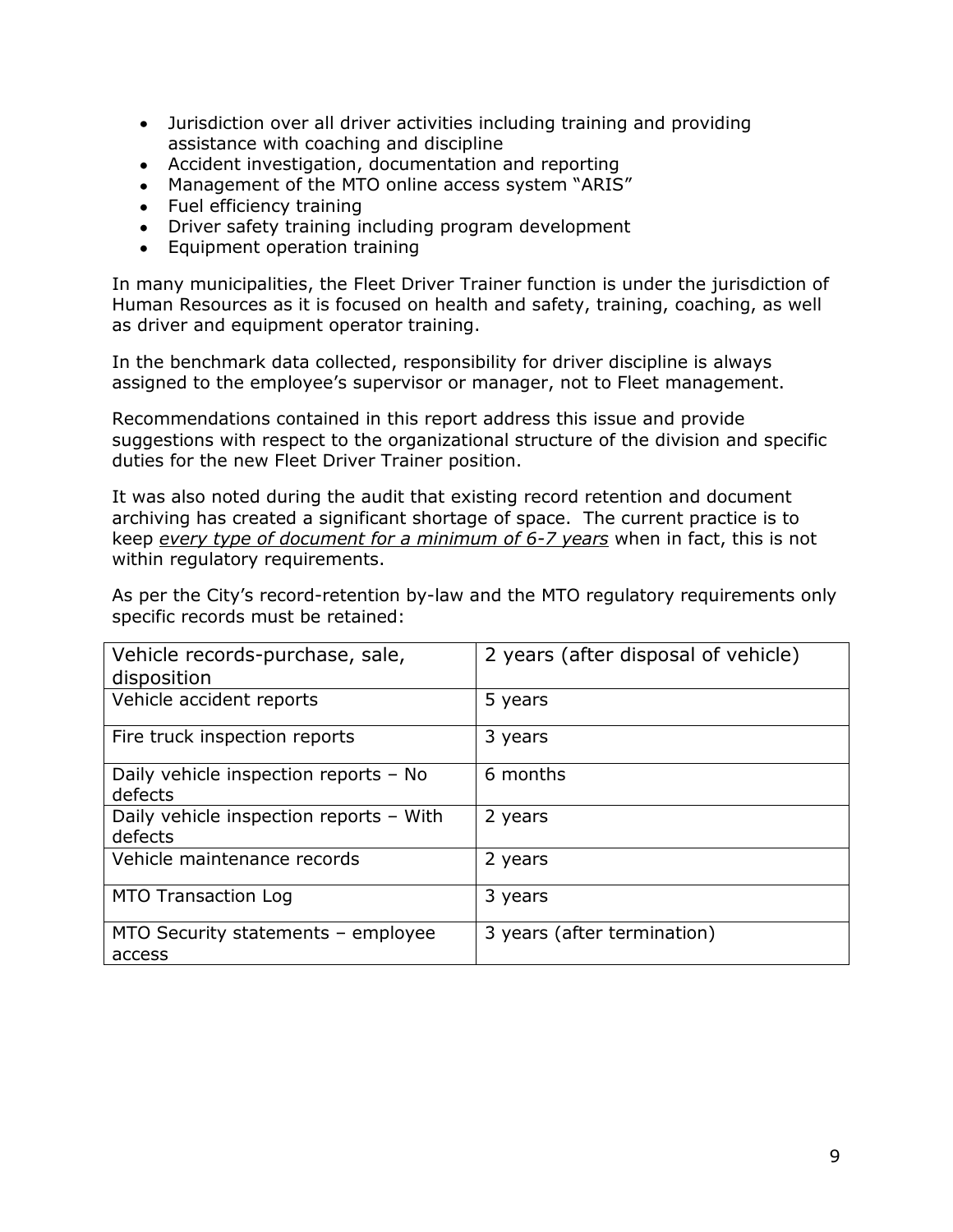<span id="page-9-0"></span>

## **Solid Waste Resources**

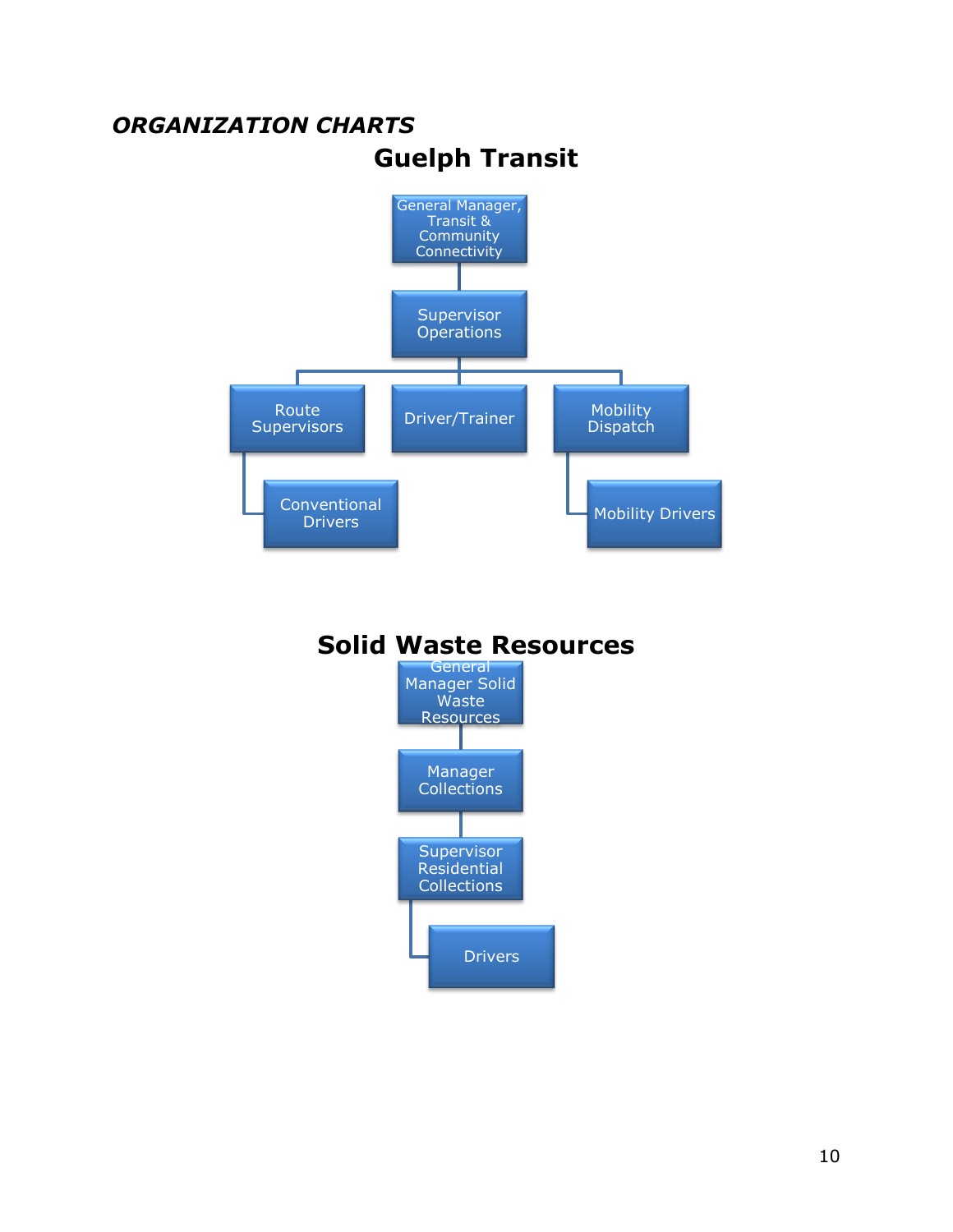# **Public Works**

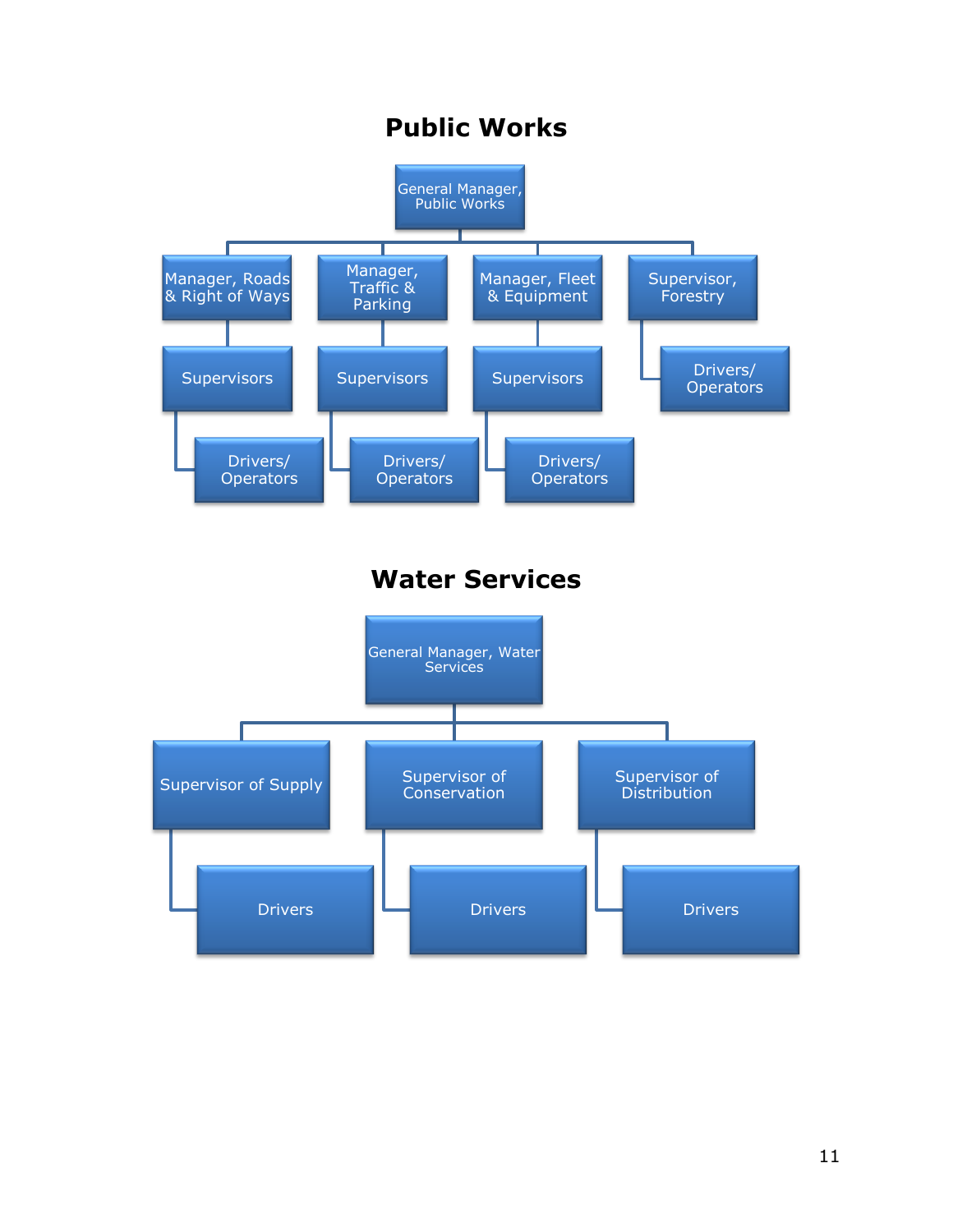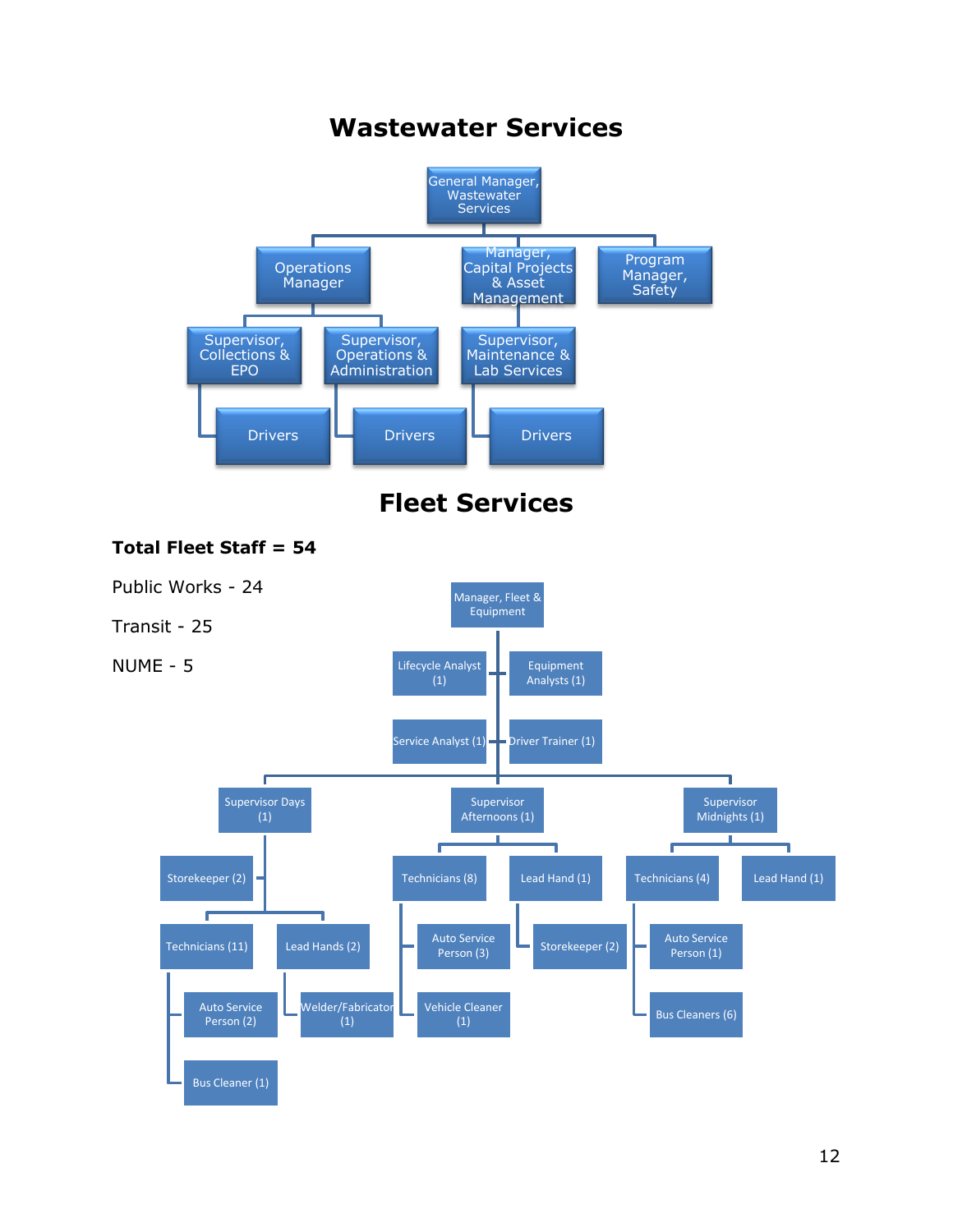

# <span id="page-12-0"></span>*STAKEHOLDER INTERVIEWS*

A total of 10 interviews were conducted with the Executive Director, General Managers, Supervisors and Fleet personnel.

The interview outline and summary of responses is as follows:

- 1. Who attends accident scene or incident location? Majority of responses = supervisor or lead hand
- 2. Who reports to risk management/insurance? What forms are required? Majority of responses  $=$  supervisor or lead hand
- 3. What are the criteria for calling police to accident? Responses vary – Transit, Water Works, and Parks report 100% of incidents to police Public Works and Solid Waste call police if damage is estimated to be greater than \$1000 or if personal injury is involved
- 4. Are photos taken at scene? If so, by whom and how are they used? Majority of responses  $=$  Yes, by supervisor or driver; forwarded to Fleet Manager and/or Insurance, Risk Management
- 5. What is the procedure when accident occurs? Majority of responses = Established procedure from Fleet Manager What forms are completed for accident or incident reporting? Accident Reporting form, varies by department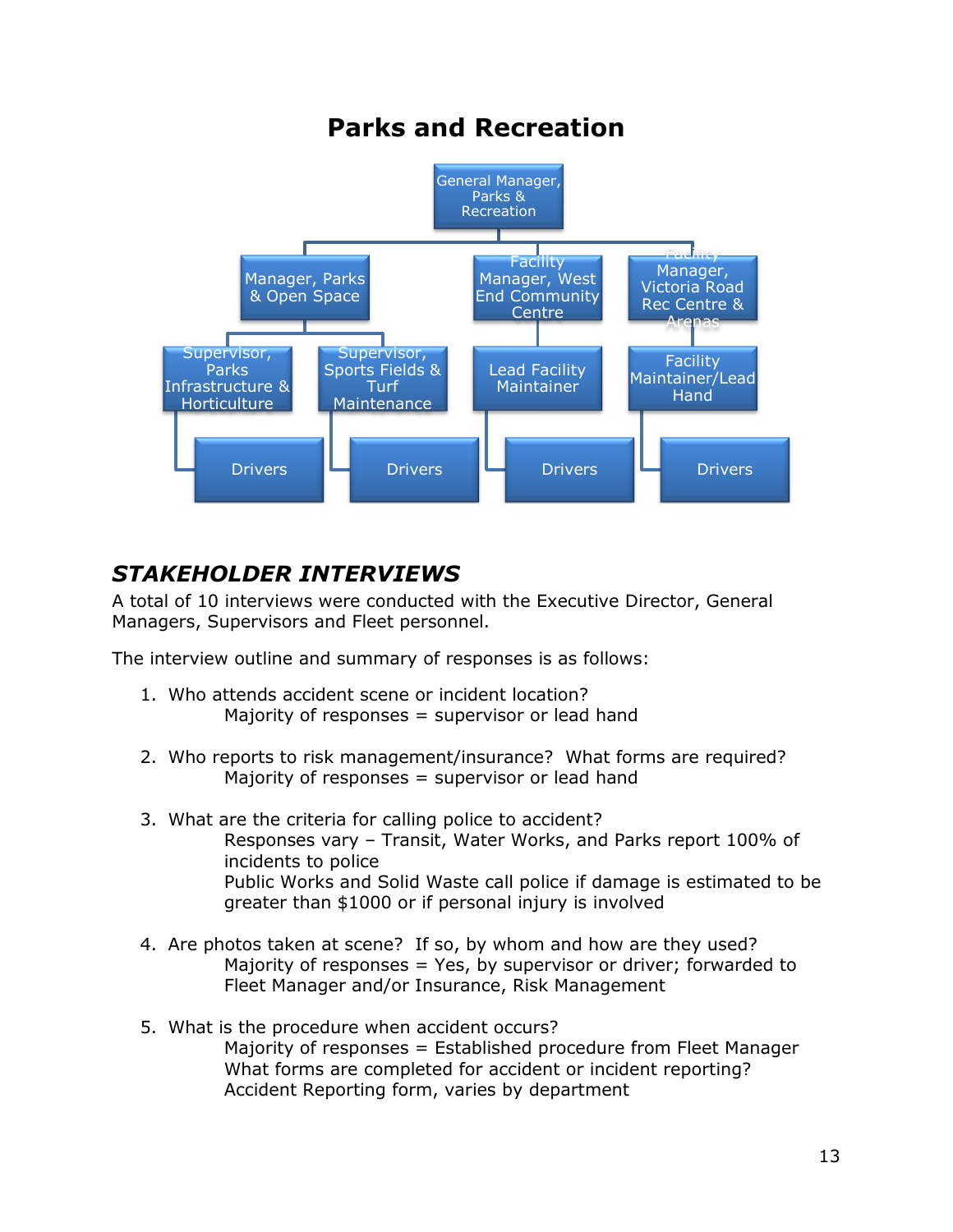- 6. Is a copy of the CVOR registration in every vehicle? Majority responses  $=$  No
- 7. Are all fines paid by drivers? Is this consistently applied?  $100\%$  of responses = Yes
- 8. Are all drivers' licenses copies on file? 100% = No Variable responses from management but there is no data base of driver license numbers within the organization and none of the departments have a complete list of driver license numbers or copies on file.
- 9. How often is driver abstract run? What are the criteria for running them? By Fleet management only  $=$  previously done annually, now proposed to be run semi-annually
- 10.How often is CVOR abstract run? What are criteria? By Fleet management only  $=$  previously done semi-annually, now proposed to be run quarterly
- 11.How are vehicles identified for routine maintenance? What records of maintenance retained? Where are they kept? Defects are identified at daily vehicle inspection (assumed) and noted on form. Work orders are created by Fleet for repairs and maintenance.
- 12.Who schedules maintenance or vehicle repairs? Fleet Manager
- 13.Are odometer readings verified by supervisor or manager periodically? Majority of responses = No
- 14.How is gas usage checked or verified? Majority of responses  $=$  Not a standard practice
- 15.Why was collision review panel disbanded? Most were not aware there was a panel more than 10 years ago but those that recall stated that it was not impartial or transparent
- 16.What is considered "mandatory" training for vehicle and equipment operators?

Varies greatly across organization - Transit has a rigorous driver training program. Solid Waste also provides extensive driver training and coaching. Largely left to management to determine when and if driver training is required and what level of training is appropriate.

17.What is the primary cause of preventable accidents? Majority responses  $=$  Speeding and careless backing up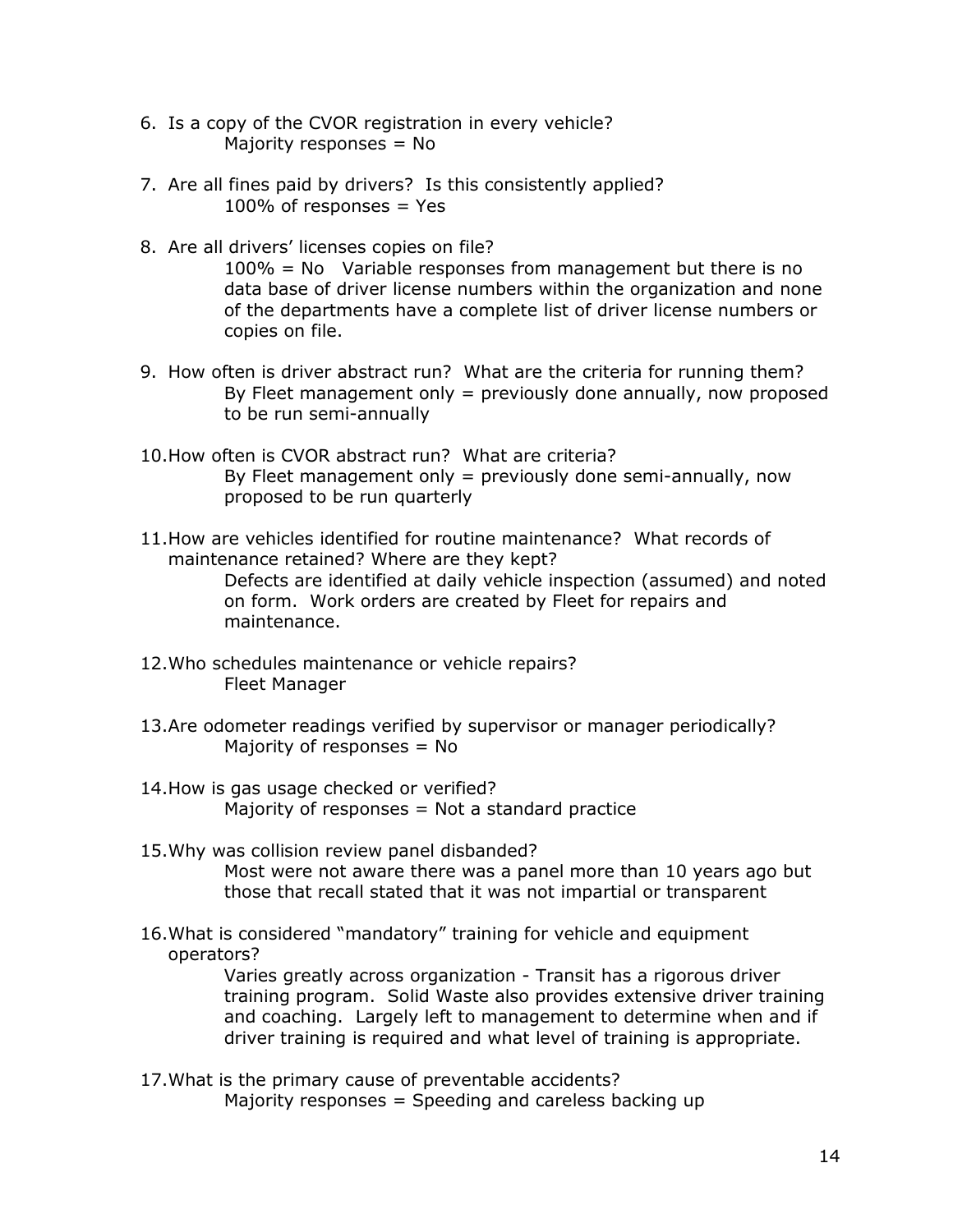### <span id="page-14-0"></span>*BENCHMARKING* **CVOR Compliance Controls - Other Practice Findings**

Eleven municipalities were randomly identified from the Council-approved comparator list. They include a combination of single tier cities, those with 100,000-150,000 as a population base, those with expenditures between \$300,000-\$400,000 and others. Three municipalities were not able to provide the requested information within the research timeframe. Notable excerpts from the remaining 8 are provided in this report.

| <b>Single Tier</b>                                | $100,000 - 150,000$<br><b>Population</b> | <b>Expenditures</b><br>between \$300M-<br>\$400M | <b>Other</b> |
|---------------------------------------------------|------------------------------------------|--------------------------------------------------|--------------|
| <b>Brantford</b><br>Hamilton<br>London<br>Toronto | <b>Barrie</b><br>Kingston                | Kitchener                                        | Oakville     |

#### **Question Set Posed to Participating Municipalities:**

- 1. Does the City have a Driver or Fleet Handbook? If so, could we see an electronic copy?
- 2. Does the City have a Driver or Fleet Policy? SOPs? Are copies of these also available?
- 3. Does the City have a Collision Review Panel or Committee? If yes, is there a formal mandate for the group? What positions make up the group?
- 4. Are there disciplinary practices followed for traffic or MTO violations?
- 5. What driver incident tracking mechanisms do you have in place?
- 6. Do you report regularly to Council?
- 7. What compliance controls are you most proud of? What's working really well?

#### **Benchmarking Data Summary**

Of the municipalities consulted:

- **↑** All have a Fleet policy and/or driver manual that is regularly updated as required.
- $\div$  Half have a formal collision or permit review committee that meets regularly; of those that do not, regularly scheduled review meetings still occur with the Driver Trainer and Manager/Supervisor.
- Half undertake disciplinary practices but most often Fleet as a department is not directly responsible for this. Instead, Human Resources, is usually involved.
- $\div$  All have both electronic and hard copy tracking mechanisms in place related to driver incidents.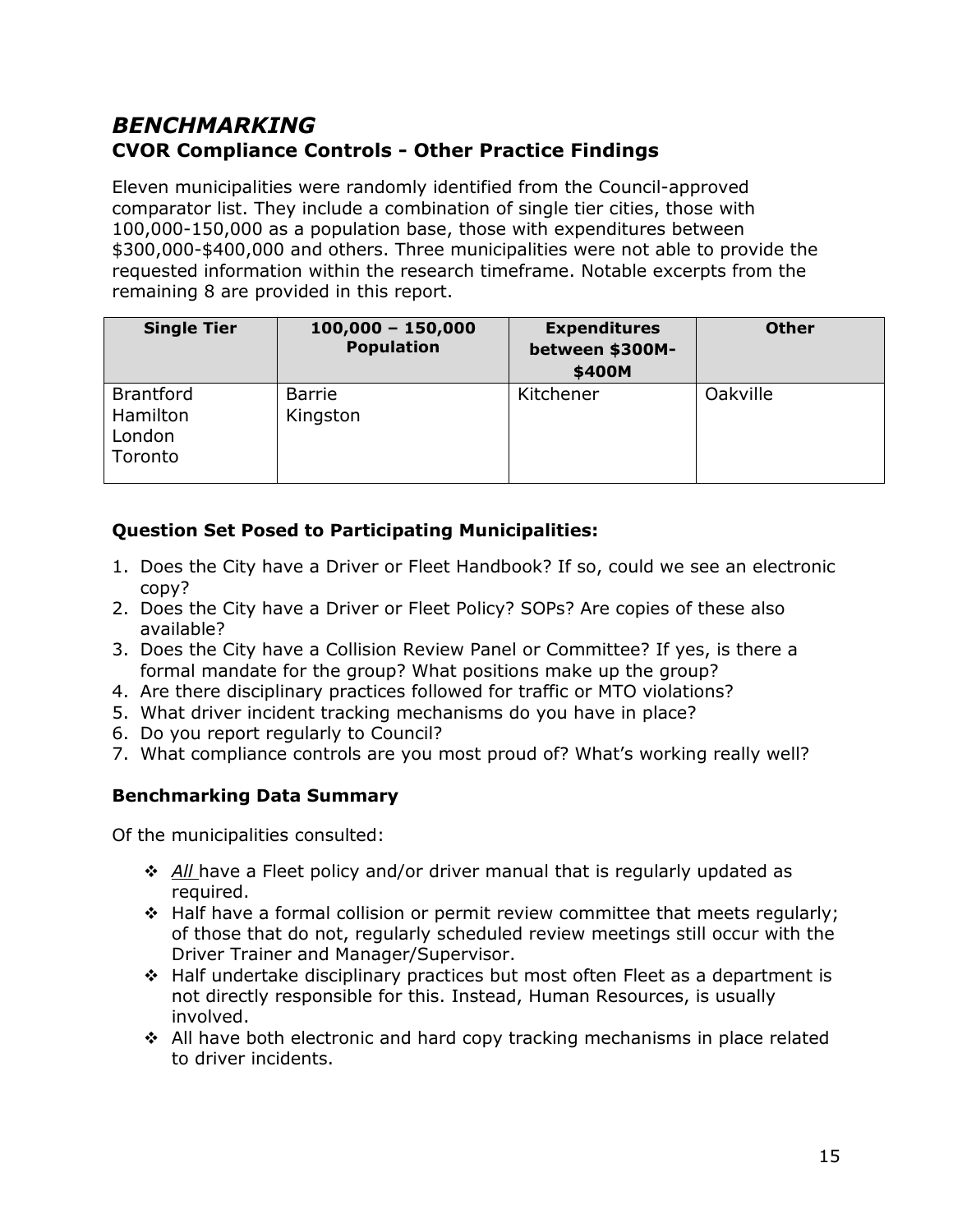- $\cdot$  Regular reporting to Council does not often take place although regular reporting to formalized Review Committees and in some cases executive team members does occur.
- Many maintain and strongly recommend close liaison with the MTO to understand the requirements and opportunities for continuous improvement.
- Many hire consultants to conduct mock CVOR audits to surface potential issues and opportunities.
- In some cases, the Driver Training Program is being relocated to Human Resources to lend independence and support to the function.
- $\div$  Many municipalities are engaged in an ongoing conversation with the Ministry to revisit the rating scheme as it currently applies to municipalities to ensure equity and fairness.
- $\div$  Focus, attention and measurement drives many of the successes noted.

|                                                                          | Brantford  | Toronto               | Hamilton   | London     | <b>Barrie</b>         | Kingston   | Kitchener  | Oakville              |
|--------------------------------------------------------------------------|------------|-----------------------|------------|------------|-----------------------|------------|------------|-----------------------|
| 1. Handbook/Driver<br>Manual                                             | $\Diamond$ | ♦                     | ♦          | $\Diamond$ | ♦                     | $\Diamond$ | $\Diamond$ | $\overline{\diamond}$ |
| 2. Fleet Policy                                                          |            | $\overline{\diamond}$ | ⊽          | ⊽          | $\overline{\diamond}$ | ♦          | ⊽          | ⊽                     |
| 3. Collision/Permit<br>Review<br>Committee                               | ♦          | ♦                     | ♦          |            |                       | ♦          | ♦          |                       |
| Disciplinary<br>4.<br>Practices                                          | ♦          | ♦                     |            | ♦          |                       |            | ♦          | ♦                     |
| 5.<br>Driver Incident<br>Tracking<br>Mechanisms                          | ♦          | ♦                     | ♦          | ♦          | ♦                     | ♦          | ♦          | ♦                     |
| 6. Regular Council<br>Reports                                            |            |                       |            |            | ♦                     |            |            |                       |
| 7. Successes                                                             | ♦          | $\Diamond$            | $\Diamond$ | ♦          | $\Diamond$            | $\Diamond$ | ♦          | ♦                     |
| vorthy excerpts from these interviews:                                   |            |                       |            |            |                       |            |            |                       |
| <u>f Brantford</u>                                                       |            |                       |            |            |                       |            |            |                       |
| Are there disciplinary practices followed for traffic or MTO violations? |            |                       |            |            |                       |            |            |                       |

#### **Summary of Findings Chart**

#### **Noteworthy excerpts from these interviews:**

#### **City of Brantford**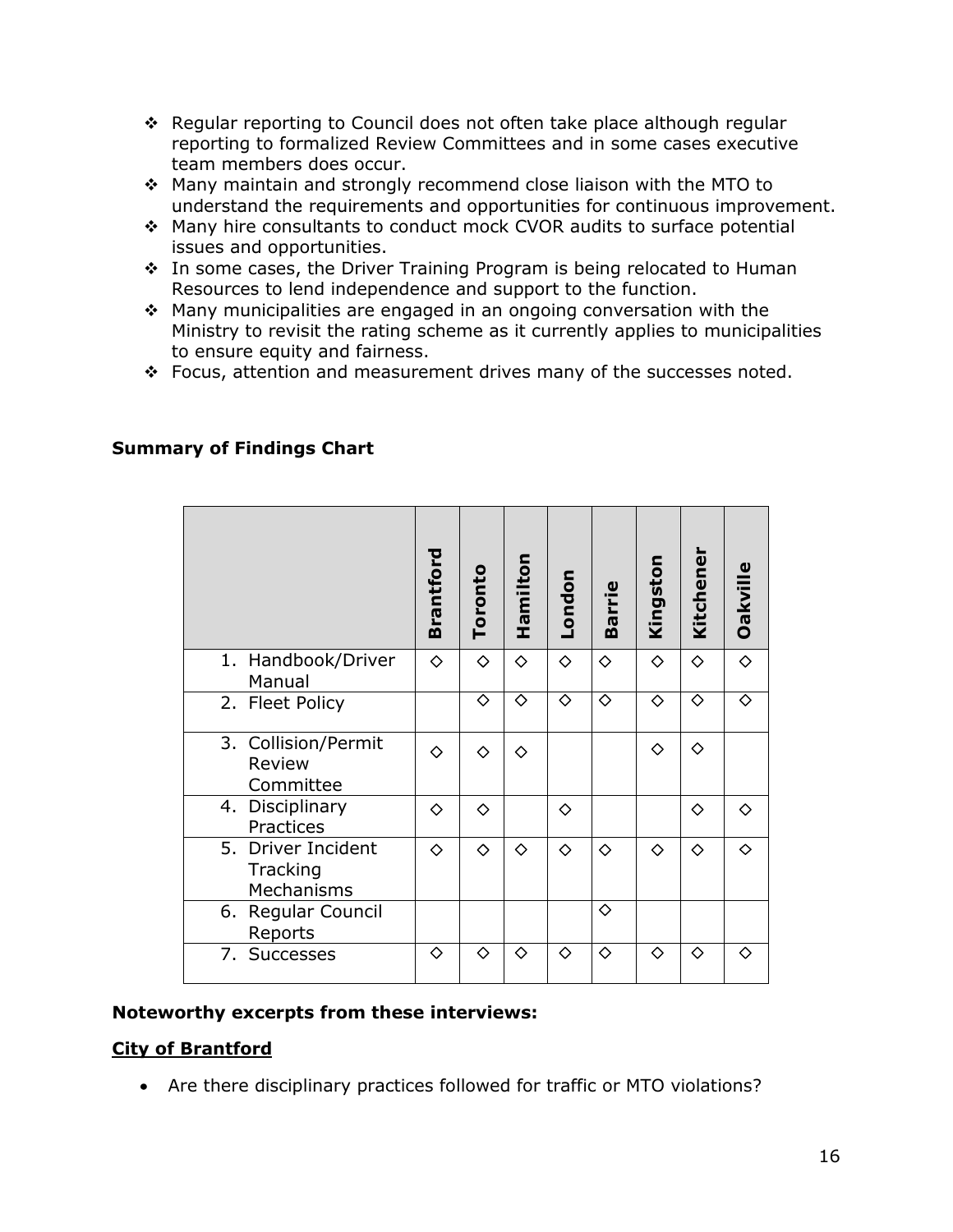- $\circ$  There is an internal review that takes place through the Collision Review Panel. The driver is brought in and the panel will make suggestions for improvement and recommend whether training is required. If discipline is required, the managing director and Human Resources will discipline accordingly.
- What compliance controls are you most proud of? What's working really well?
	- o *Drivers are updated on a yearly basis with any changes or improvements in policy/direction i.e. green energy methods/better driving philosophies. At a time, it was found that drivers were not recording circle checks so Driver training on this was reintroduced to correct the situation. Implementation of a permanent Driver Trainer has helped along with defensive driving sessions for all employees and detailed circle check reporting.*

#### **City of Toronto**

- Does the City have a Collision Review Panel or Committee? If yes, is there a formal mandate for the group? What positions make up the group?
	- o *There is a Permit Review Committee. Quarterly abstract checks are completed through use of the Ministry's website. If any issues arise, they go directly to the Permit Review Committee for attention. One of the appendices in the Fleet Safety Policy outlines the Permit Review Committee guidelines. It details various common offences and the typical response taken by the Committee so staff are aware of what can happen in various situations. The Permit Review Committee meets once a month or as needed. The driver supervisor may be invited to attend but not the driver themselves.*
- Are there disciplinary practices followed for traffic or MTO violations?
	- o *Fleet does not discipline employees. Fleet may suspend a permit and provide additional training. The respective divisions that employs the drivers manage any required discipline.*
- What compliance controls are you most proud of? What's working really well?
	- o *Drivers currently go out with the City of Toronto Police and instruct them on how to conduct a spot check on a CVOR vehicle. Police then know exactly what to look for if a heavy vehicle is pulled over thereby increasing road safety for everyone.*

#### **City of Hamilton**

- Does the City have a Driver or Fleet Handbook? If so, could we see an electronic copy?
	- o *The City of Hamilton has a Central Fleet Policy and a Driver Trainer Manual. Copies have been sent.*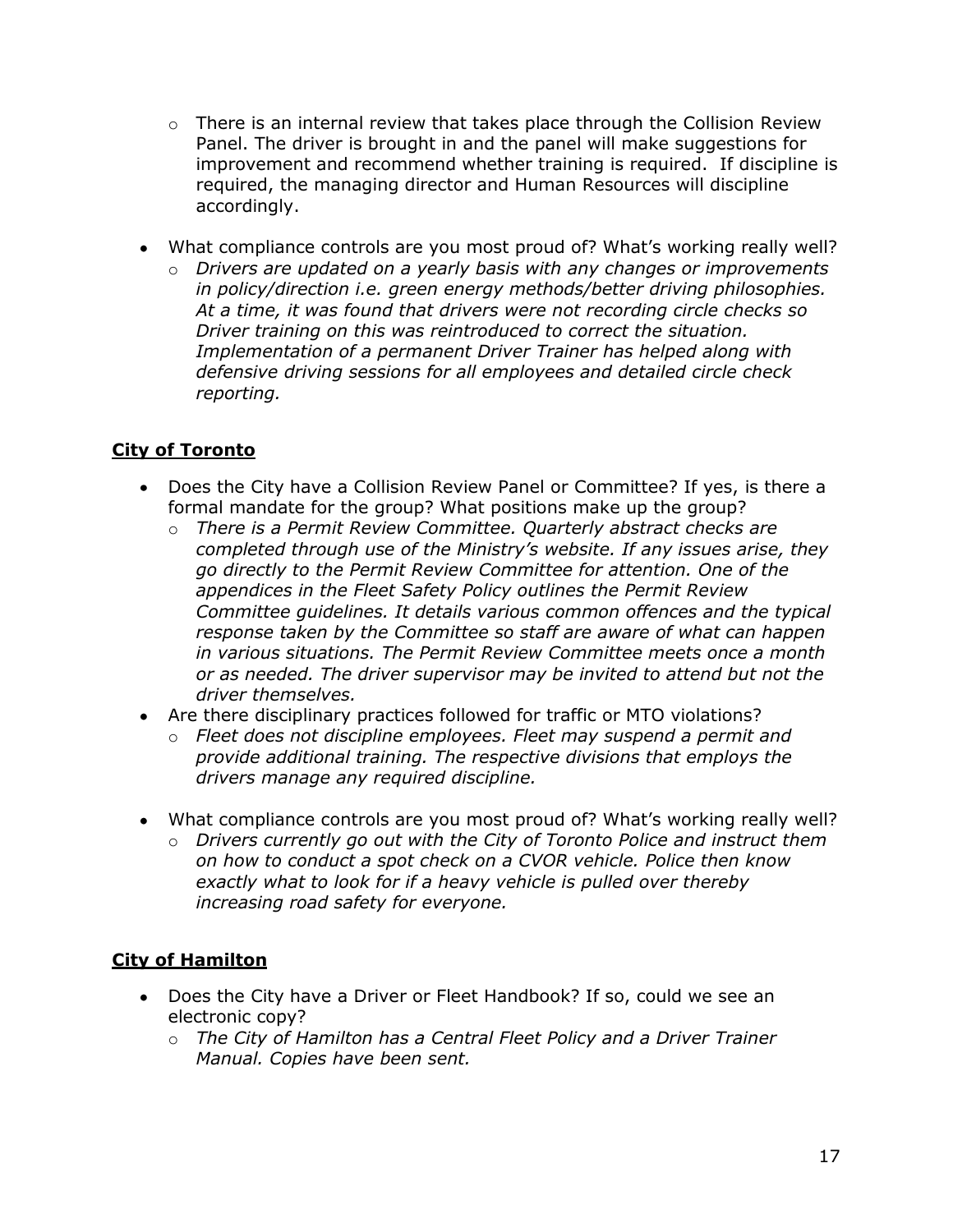- Does the City have a Collision Review Panel or Committee? If yes, is there a formal mandate for the group? What positions make up the group?
	- o *Transit has an Accident Review Committee. It does have an associated governance document that is being revised to include reviewing City accidents (excluding Police and Fire/EMS) and will be completed in 2013. There is a Central Fleet Advisory Committee that reviews CVOR report and driver incidents. This is made up of all managers from the user groups – i.e. roads, parks, recreation. They look at the CVOR tracking report monthly and monitor the safety rating. They look at incidents and corrections by Department, how many staff are trained to date and how many are scheduled for future training.*
- What compliance controls are you most proud of? What's working really well?
	- o *An independent consultant is hired once a year to review practices and create a report and action plan with continuous improvement recommendations. Areas of focus can include driver training and care and control of the vehicles. At the City of Hamilton there is a clear directive to improve the CVOR rating. Without this type of focus and attention it is difficult to ensure correction. Also, the Central Fleet Advisory Committee has a mandate to comply with the directive. It is important to talk about all issues related to CVOR with the staff and to have those conversations on a regular basis by attending front line staff meetings and explaining why you need them to be careful and reduce incidents. We have also found sitting down with the Ministry and asking for their help and input on your program generates offers and information to help reduce CVOR ratings. Be proactive, take the opportunity to sit in front of a manager who rates CVOR and get recommendations on how to improve before a real review is required.*

#### **City of London**

- Does the City have a Driver or Fleet Handbook? If so, could we see an electronic copy?
	- o *Yes. It is important to note that the City was recently audited. Since that time the driver trainer and program has been transferred to Human Resources.*
- Does the City have a Driver or Fleet Policy? SOPs? Are copies of these also available?
	- o *Yes. The City of London has a Driver Development Policy. The policy outlines how the City will respond and criteria that would upgrade an intervention. This policy has been updated over the years.*
- What driver incident tracking mechanisms do you have in place?
	- o *Detailed files are kept on each employee – hard and electronic copies of data and information. On a monthly basis, there is a license check*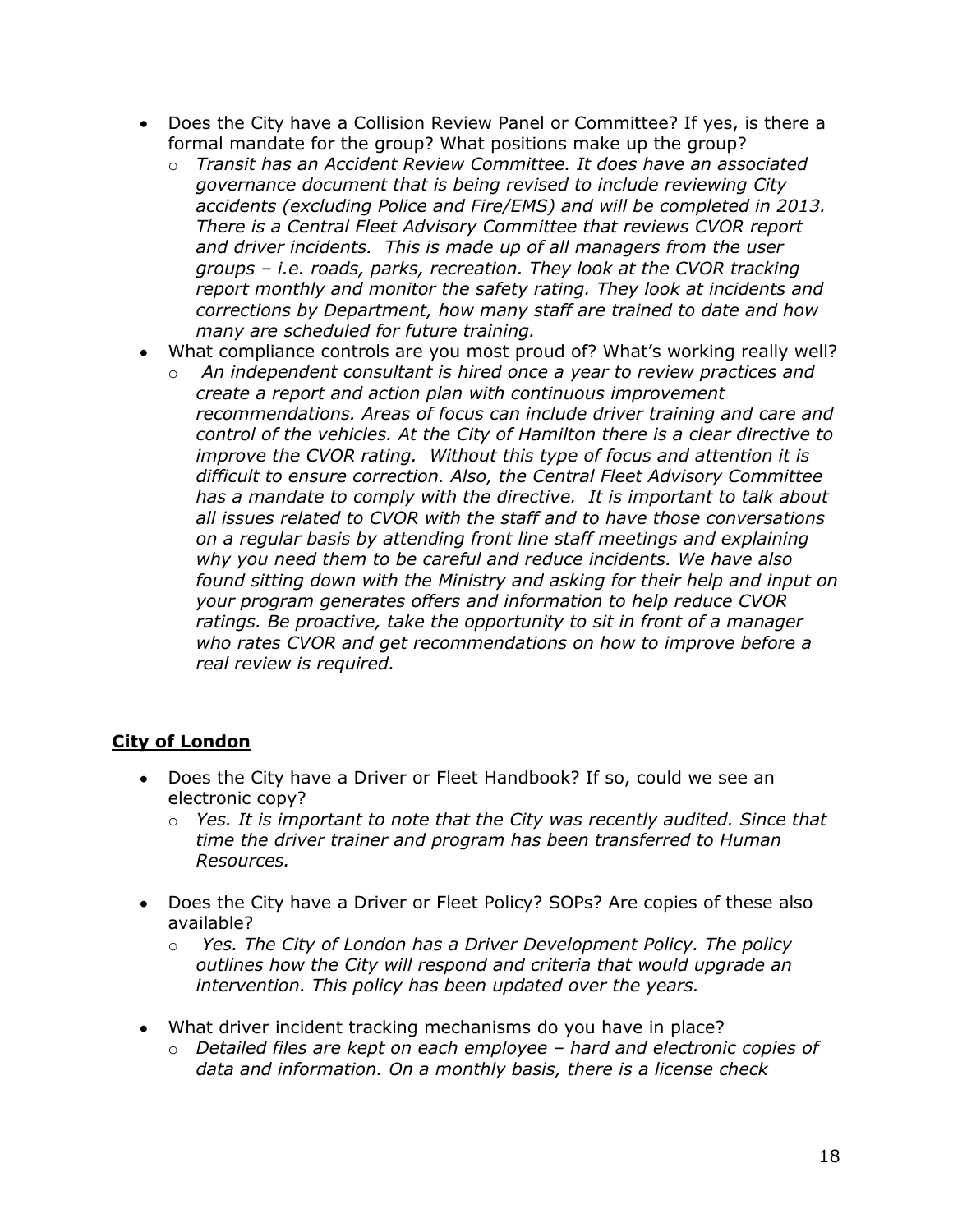*through a Ministry program to reduce risk to the City. The Driver Trainer conducts this review on a monthly basis.* 

#### **City of Barrie**

- Does the City have a Driver or Fleet Handbook? If so, could we see an electronic copy?
	- o *Yes. Special Operating Procedures (SOPs) make up the Handbook and direct training. In the last two years a Driver Safety and Training Coordinator was hired and since that time accidents have dropped. The City also hired a retired consultant from the Ministry to do a mock audit which provided valuable information on possible improvements. One of the recommendations was to run Transit under the contractors CVOR and that has dropped the overall CVOR rating significantly.*
- What compliance controls are you most proud of? What's working really well?
	- o *With the new safety and training position in place, incidents have dropped significantly. We also now have a policy related to backing up incidents. Cameras were installed on 44 new vehicles and that type of preventable accident rate has dropped. Older vehicles are also now having back up cameras installed given the improvements noted from the cameras. Municipal Equipment and Operations Association (MEOA) is an excellent learning/sharing resource.*

#### **City of Kingston**

- Does the City have a Collision Review Panel or Committee? If yes, is there a formal mandate for the group? What positions make up the group? o *There is a Collision Review Committee.*
- What compliance controls are you most proud of? What's working really well?
	- o *Every two years the Ministry comes to public works (transit) and pulls eight buses off the road. It provides great feedback as well as reassurance to the customers that the buses on the road are safe. The maintenance program is strong – spots checks and monitoring are very helpful and the results are shared with the drivers.*

#### **City of Kitchener**

- Does the City have a Collision Review Panel or Committee? If yes, is there a formal mandate for the group? What positions make up the group? o *A Collision Review Panel is also in place.*
- Are there disciplinary practices followed for traffic or MTO violations? o *Yes.*
- What driver incident tracking mechanisms do you have in place?
	- o *There is a collision demerit program in place since 2009. The collision review document is maintained by Human Resources. Another is maintained by Fleet that is specific to CVOR. A level 2 abstract is ordered monthly to confirm that there are no non-conformities with the events in*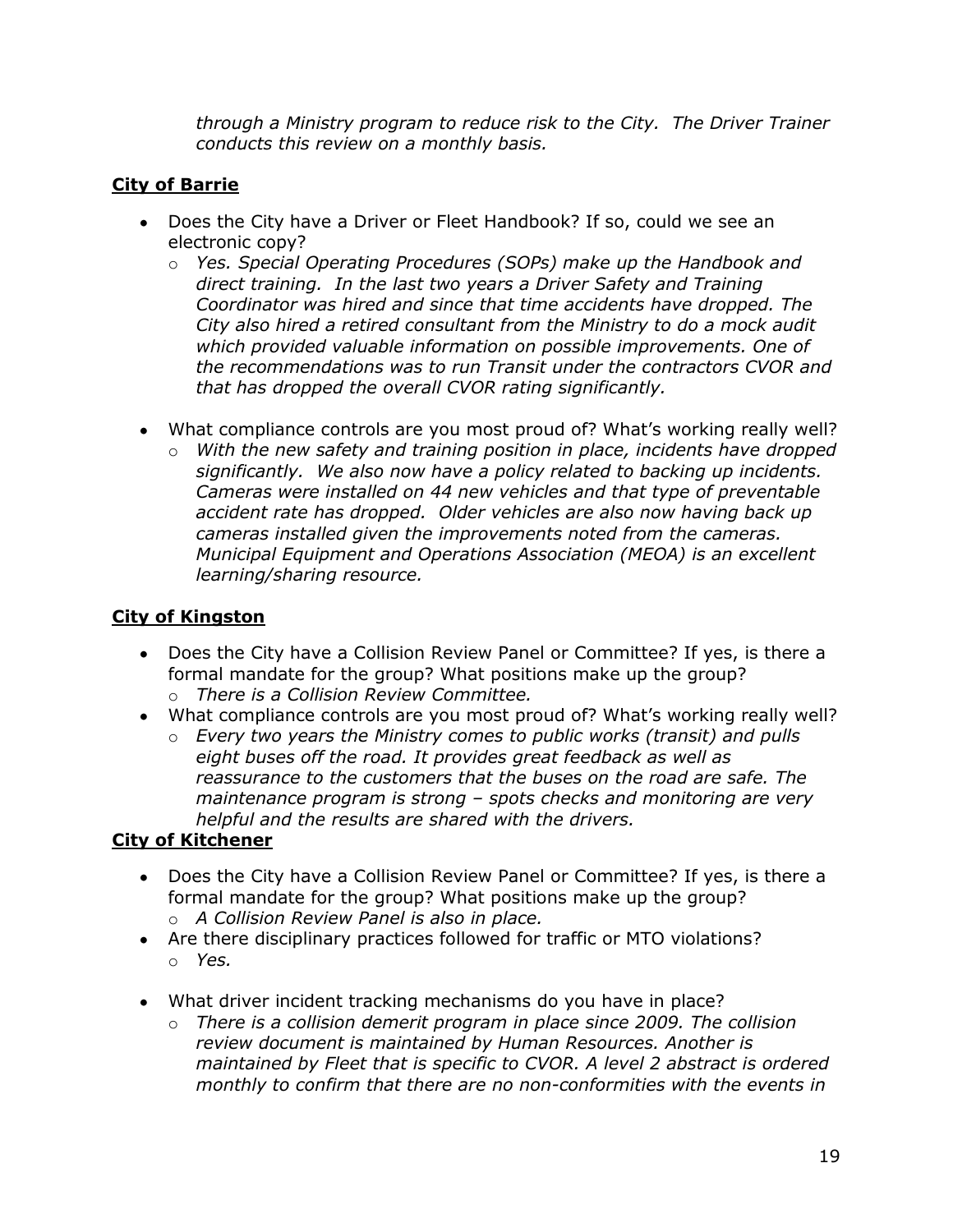*that they are all reported and CRAs are completed. There are frequent emails to the CVOR analyst at the Ministry to have corrections made.* 

What compliance controls are you most proud of? What's working really well? o *The Drivers Handbook and driver point system.* 

#### **Town of Oakville**

- Does the City have a Collision Review Panel or Committee? If yes, is there a formal mandate for the group? What positions make up the group?
	- o No. *Felt that it would essentially be a potential stalemate process. In lieu judgments are otherwise rendered and the grievance process used in case of any disputes - elected to be simpler and less time consuming, the grievance process already being laid out in the CUPE contract.*
- What driver incident tracking mechanisms do you have in place?
	- o *CVOR review 3-4 times annually reviewed and discussed with managers, directors, commissioners, driver abstract review done at least twice annually. Statistics kept on all accidents and incidents- seasonally / time of day/ type etc. All must be reported and discussed with the user group - Fleet services will not repair the unit without the report done.*
- What compliance controls are you most proud of? What's working really well?
	- o *It took a long time to get the book prepared and distributed and understood by all users (HR inclusive), (union still a bit ambivalent although disciplinary issues up to dismissals have occurred and been upheld). Overall it is good, we went from the CVOR 50 % range down to oscillating in the mid-20's to low 30's. Ours covers Fire, Parks, R&W, and Transit. Achieved an approx. 4% insurance cost reduction.*
	- o *Repetitive training with staff in vehicle operational SOP's, HOS, safety, duties and responsibilities expected both for full time employees and 150 students annually. We also rent an additional 60 + units a year for summer projects.*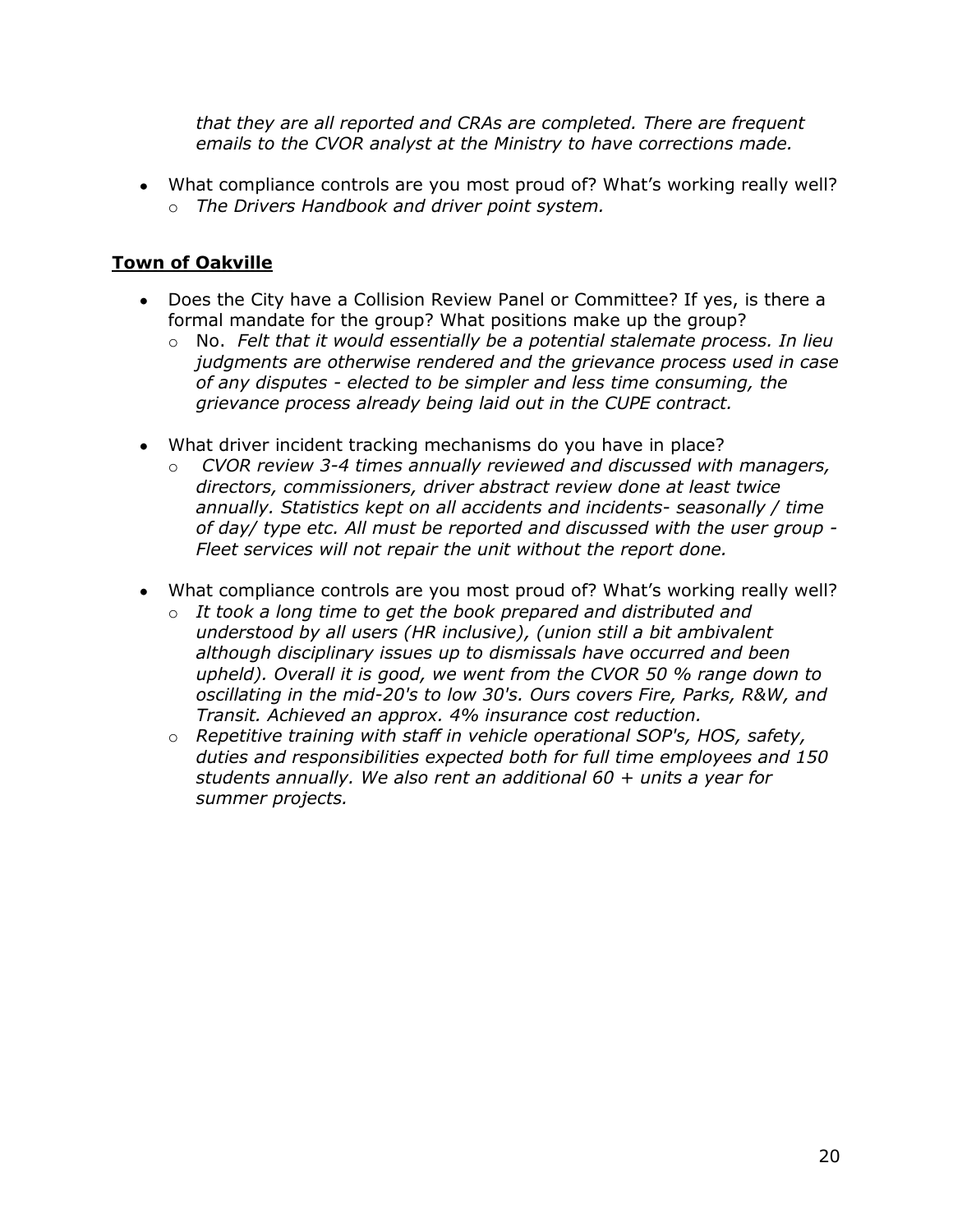# <span id="page-20-0"></span>*KEY FINDINGS AND RECOMMENDATIONS*

The key findings and recommendations of the audit are grouped in the following categories:

- **1.** Compliance MTO, CVOR, Other
- **2.** Management Practices
- **3.** Administrative Practices
- **4.** Customer Service
- **5.** Organization Structure
- **6.** Position Descriptions / Duties
- **7.** General

#### **Compliance:**

#### **Finding # 1: Daily Vehicle Inspections**

There is no evidence that *mandatory* daily vehicle inspections are being conducted in all departments with the exception of Transit. MTO requires that all CVOR drivers conduct a daily vehicle inspection or "circle check". Examination of records and staff interviews confirms that drivers are signing the inspection reports without conducting the required physical inspection in most cases. There are examples of defects being noted on the forms but they are the exception. Failure to comply with this MTO regulation may result in CVOR penalties and substantial risk to the City if a vehicle is involved in an accident resulting in personal injury or property damage.

#### **Recommendation:**

Management must educate drivers in safe driving and enforce MTO legislation. Supervisors are responsible for ensuring that drivers have conducted the daily vehicle inspections and should be conducting random visual and physical checks as vehicles leave the yard. Drivers should be held accountable for MTO compliance and management should develop a system of internal controls to ensure that vehicle inspections are completed in accordance with MTO standards.

#### **Finding # 2: Preventative Maintenance**

Although preventative maintenance is not in scope for this audit the existing system of scheduling, conducting and documenting maintenance and repairs is insufficient to fully comply with MTO regulation 575 (subsequently noted that this regulation has been replaced by number 199/07). The MTO preventative maintenance statement requires that:

- $\bullet$ Every CVOR vehicle ………….shall receive the following staggered, preventative maintenance inspections at the intervals indicated:
	- o Trucks "A" service every 182 days
	- o "B" service within 182 days of the "A" service
	- o MTO service every 12 months
	- o Inspection type "A" means oil, lube, and filter service and a visual inspection of lights and common external components
	- o MTO service means an annual inspection per regulation 611.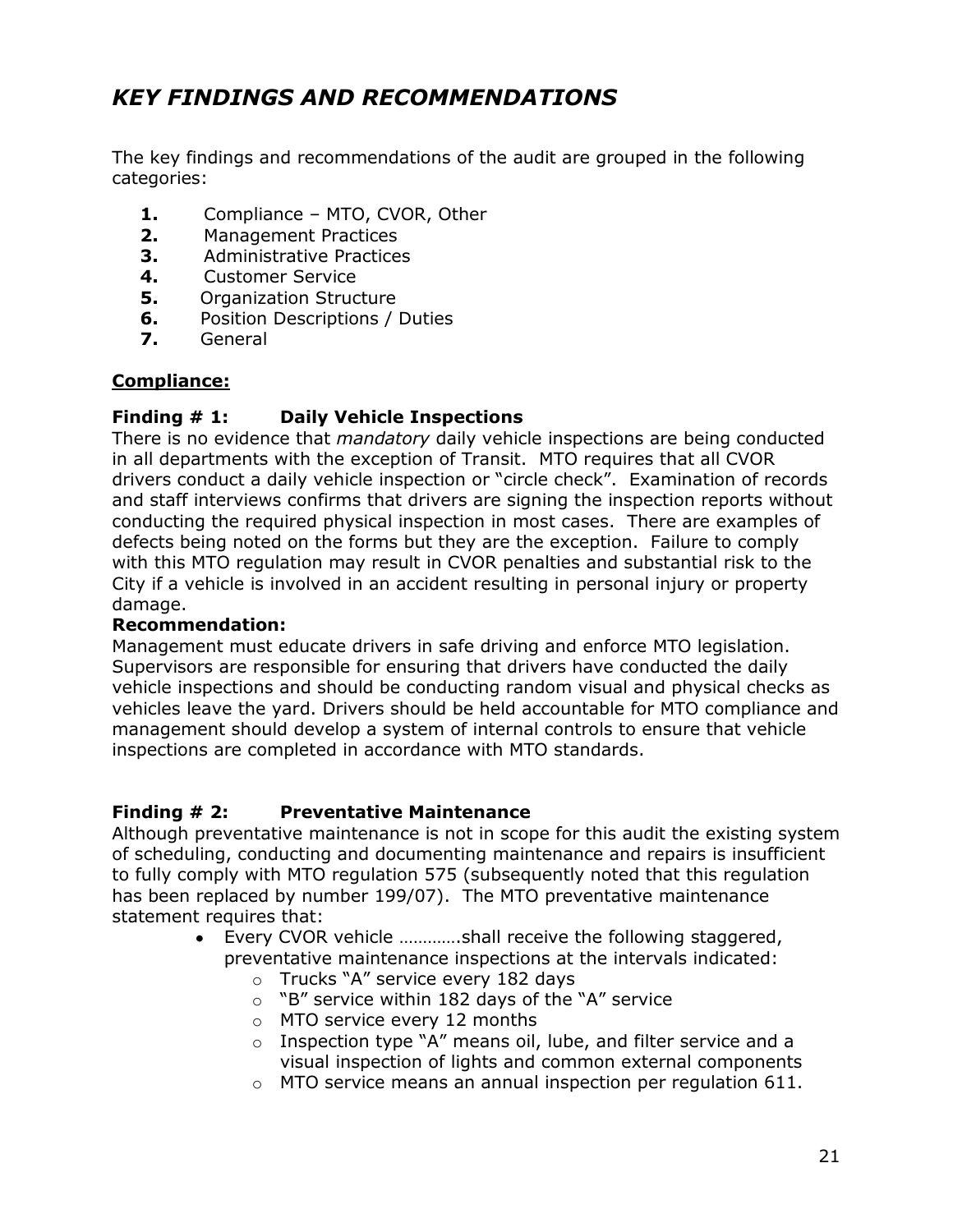#### **Recommendation:**

It is the auditor's suggestion that the existing system be reviewed by management to ensure full compliance with MTO regulations and that electronic and manual records be evaluated to ensure they meet MTO standards.

#### **Finding # 3: Record Retention**

Fleet records are not compliant with The MTO Record Retention policy but do appear to comply with the City by-law on record retention for vehicles. It is noted that the by-law should be amended to comply with the MTO standards. More than 6 years of surplus documents have been retained in storage and space is an issue for the department. The MTO standard requires that vehicle inspection records (with no defects) need only be kept for 6 months.

#### **Recommendation:**

Archived records should be sorted according to the record retention schedule on page 9 of this report. All unnecessary records should be confiscated. Guidance on documents that require confidential shredding will be provided by the Clerk's department.

#### **Management Practices:**

#### **Finding # 4: Driver Manual/Handbook**

There is currently no driver manual or handbook to provide guidance and training to Fleet drivers. Best practice requires that some form of corporate driver manual or handbook be developed.

#### **Recommendation:**

The lack of any type of Driver's Manual is a serious deficiency which impacts the effectiveness of the training and safety program. A driver's manual should be developed as part of an overall corporate strategy to improve Fleet operations, driver training and safety.

Further, it is recommended that a task force of stakeholders be established to work with the new Fleet Driver Trainer with a mandate to develop a Driver's Manual, Fleet policy, and other programs and systems that will improve driver performance and Fleet operations. Examples of other municipal driver's manuals and Fleet policies will be provided to this task force for reference. It is the auditor's opinion that the task force should include supervisors from each of the service areas as well as the Fleet Manager and new Fleet Driver Trainer. This would ensure that those areas that have excellent practices in Fleet and CVOR management are able to share their knowledge and experience with other departments.

#### **Finding # 5: Fleet Policy**

The lack of a comprehensive Fleet policy is a serious deficiency in that it demonstrates a lack of focus and attention to this area. The absence of a governing policy is indicative of a general corporate limitation that results in a lack of clear direction and objectives.

#### **Recommendation:**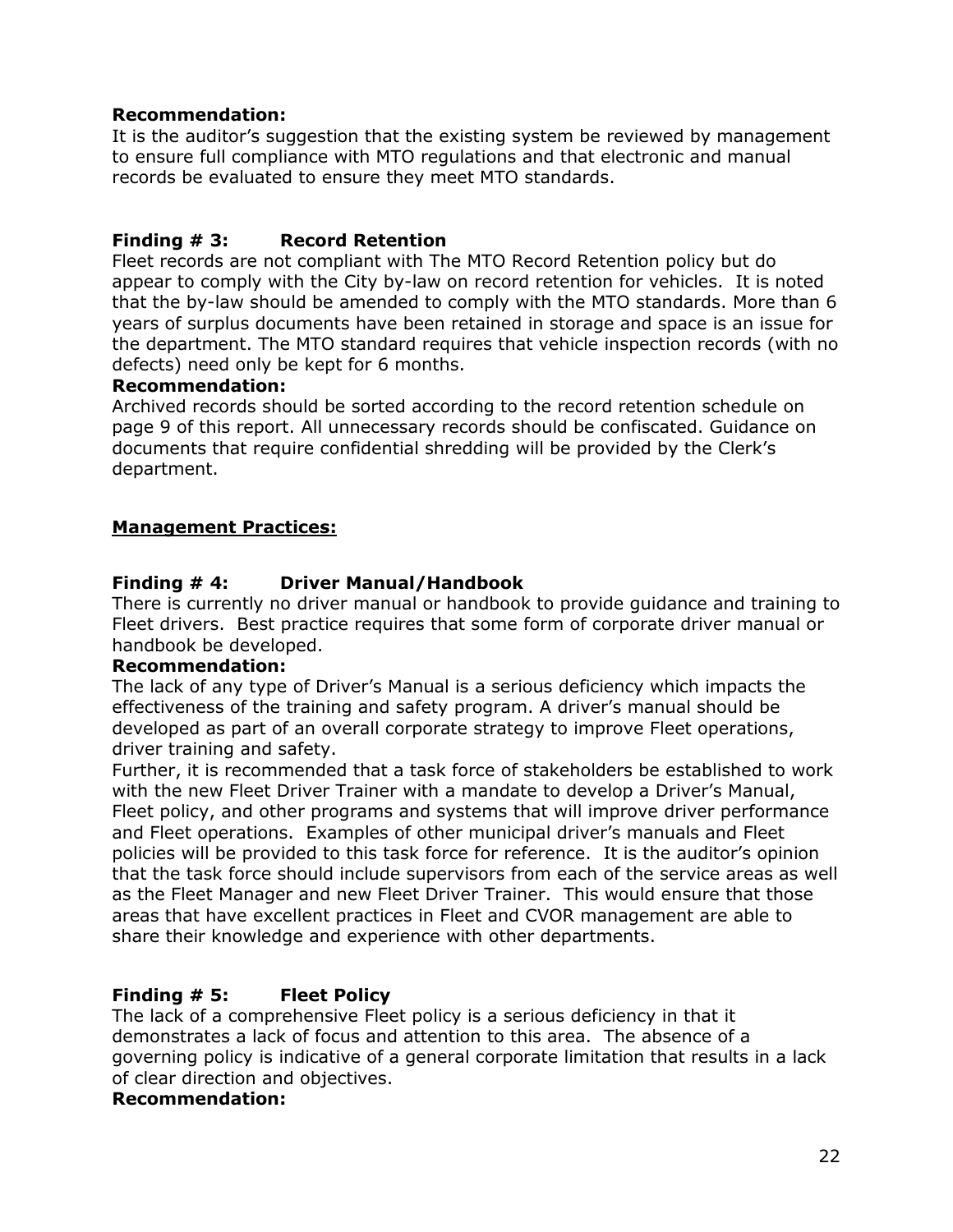It is the auditor's recommendation that a task force of stakeholders be established to work with the new Fleet Driver Trainer with a mandate to develop a Fleet policy, and other programs and systems that will improve driver performance and Fleet operations. A draft Fleet policy has been developed by Fleet staff and examples of other municipal Fleet policies will be provided to this task force for reference in order to make this policy more robust and comprehensive. See recommendation # 4 for additional details on composition of the task force.

#### **Finding # 6: Driver Training**

No corporate-wide, formal training program exists for the City's drivers. Transit has a rigorous training program for its drivers as does Solid Waste. Management from other service areas have initiated their own ad hoc training programs, often using third-party experts.

#### **Recommendation:**

This deficiency has been addressed with the approval to hire a Fleet Driver Trainer. The first priority for this new function should be to develop a driver training program that meets the needs of all service areas.

#### **Finding # 7: Driver Coaching and Discipline**

There is no corporate position or management practice that is applied consistently and fairly when drivers are involved in collisions or other driving violations. In some service areas, such as transit and solid waste, management issues coaching letters and disciplinary notices to drivers that state whether an accident has been deemed "preventable" or "non-preventable" and include the disciplinary action being taken by management. The collective agreements do not contain any specific language that precludes disciplinary action and the only stipulation in some agreements is that these records be expunged from the employees file after two years. This inconsistency is perceived to be unfair by staff in all service areas as not ALL drivers are held accountable for their performance and compliance with regulations.

#### **Recommendation:**

A corporate-wide policy governing driver coaching and discipline must be developed and implemented in consultation with drivers, union representatives, human resource management and management from the operating areas. Under the direction of Human Resources this policy could form part of a driver training and education program that is linked to the development of a "Demerit" or "Driver Permit System" which is described in "General Findings" in this report.

#### **Finding # 8: Accident - Incident Tracking and Reporting**

With the exception of Transit, there is currently no manual or automated system of tracking and recording accidents or other driving incidents. Records of events can not be verified on the City's CVOR abstract unless they are documented by management. Further, there is no control system in place to ensure that appropriate training, coaching or discipline is initiated when required. Further, staff interviews and document review confirm that accident reporting is inconsistent and neither the Fleet Manager nor Risk Management, Insurance is necessarily informed when an incident has occurred. There is an accident reporting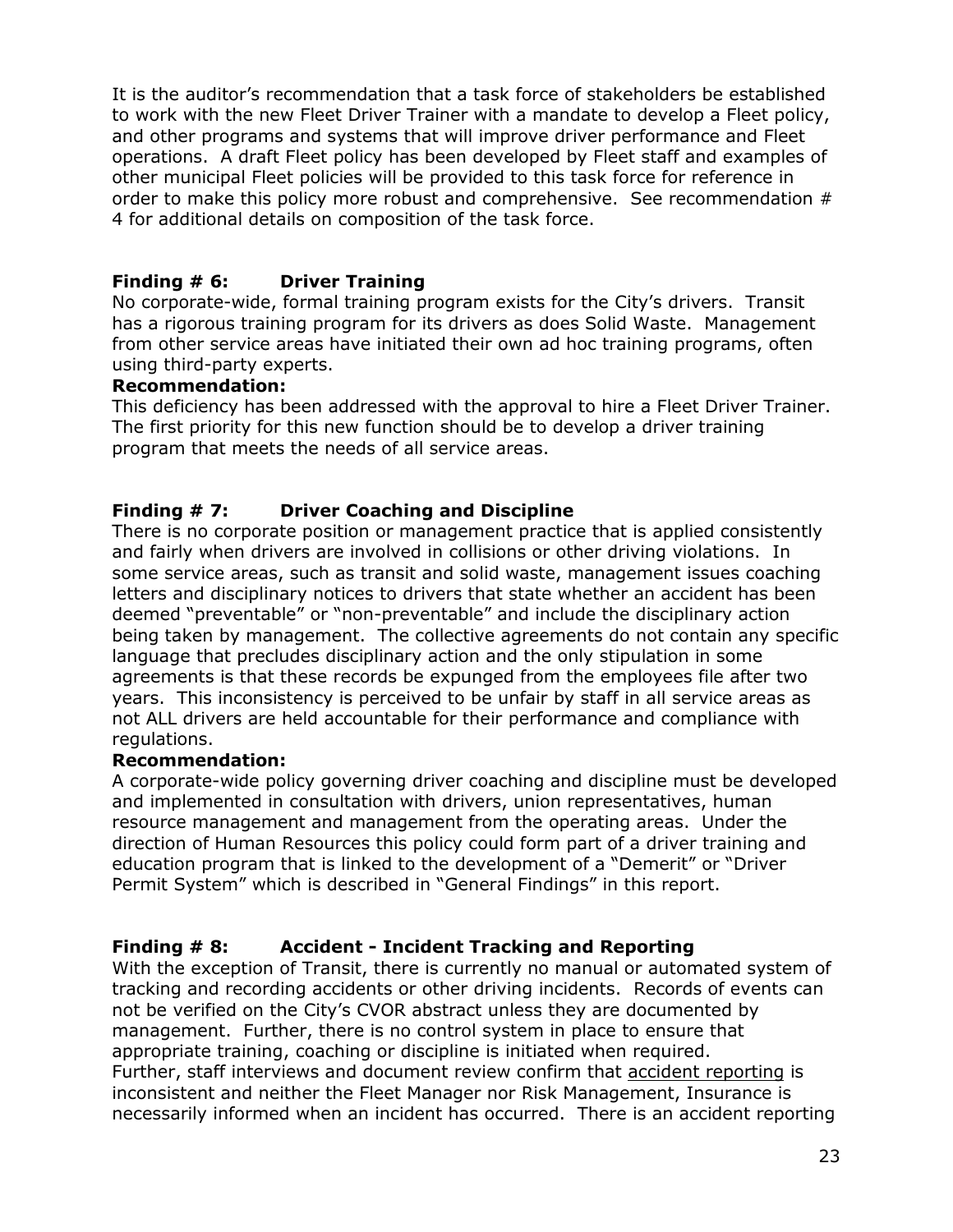form that is currently in use in most of the departments however, it is not completed consistently or distributed to the appropriate areas.

#### **Recommendation:**

A basic tracking system should be created and maintained by Fleet management. This can be achieved using a simple Excel spreadsheet. It should record every accident or incident involving a Fleet vehicle and include date of event, type of incident, driver name and license number, vehicle number, CVOR points attached, and whether the accident was deemed preventable or non-preventable. This information should be updated regularly and shared with the general managers of the service areas involved and HR management. Further, accident reporting procedures and forms should be reviewed with all drivers and supervisors to ensure that this information is immediately forwarded to the Fleet Manager, Fleet Driver Trainer, Insurance, risk management, and their direct managers.

#### **Finding # 9: Mock MTO Audits**

Most CVOR operators contract with third-party experts to conduct a "mock" MTO audit at least every two years. This ensures that they are identifying potential issues proactively and that they are prepared in the event that MTO conducts a fleet / facility audit. The last time the City contracted a Fleet consultant to conduct a mock MTO audit was in 2005.

#### **Recommendation:**

Management should arrange a mock MTO audit immediately and this should be repeated every two years**.** Recommendations resulting from these audits should form part of the performance objectives for Fleet management.

#### **Finding # 10: Fleet Overtime**

Although financial analysis is not in scope for this audit it was learned that the 2012 overtime budget for Fleet division was over-spent by more than \$100K. This is largely due to the expansion of the Fleet with new buses.

#### **Recommendation:**

Further analysis of overtime costs should be completed to determine if reductions are possible by shifting the hours of work for mechanics or other efficiencies.

#### **Administrative Practices:**

#### **Finding # 11: Record Retention**

See "Compliance" Finding # 3.

#### **Finding # 12: Access to MTO Authorized Requesters Information System (ARIS System)**

Access to the online ARIS system is currently available to the Fleet Manager exclusively. This system allows users to download and view information such as driver's abstracts (driving history). This information is vital for management to ensure that their drivers possess the necessary licenses for operating CVOR vehicles. Other data is available including MTO actions and point assessments. Certain information contained in these reports contains personal information and is not considered part of a public record. Authorized users must be approved by the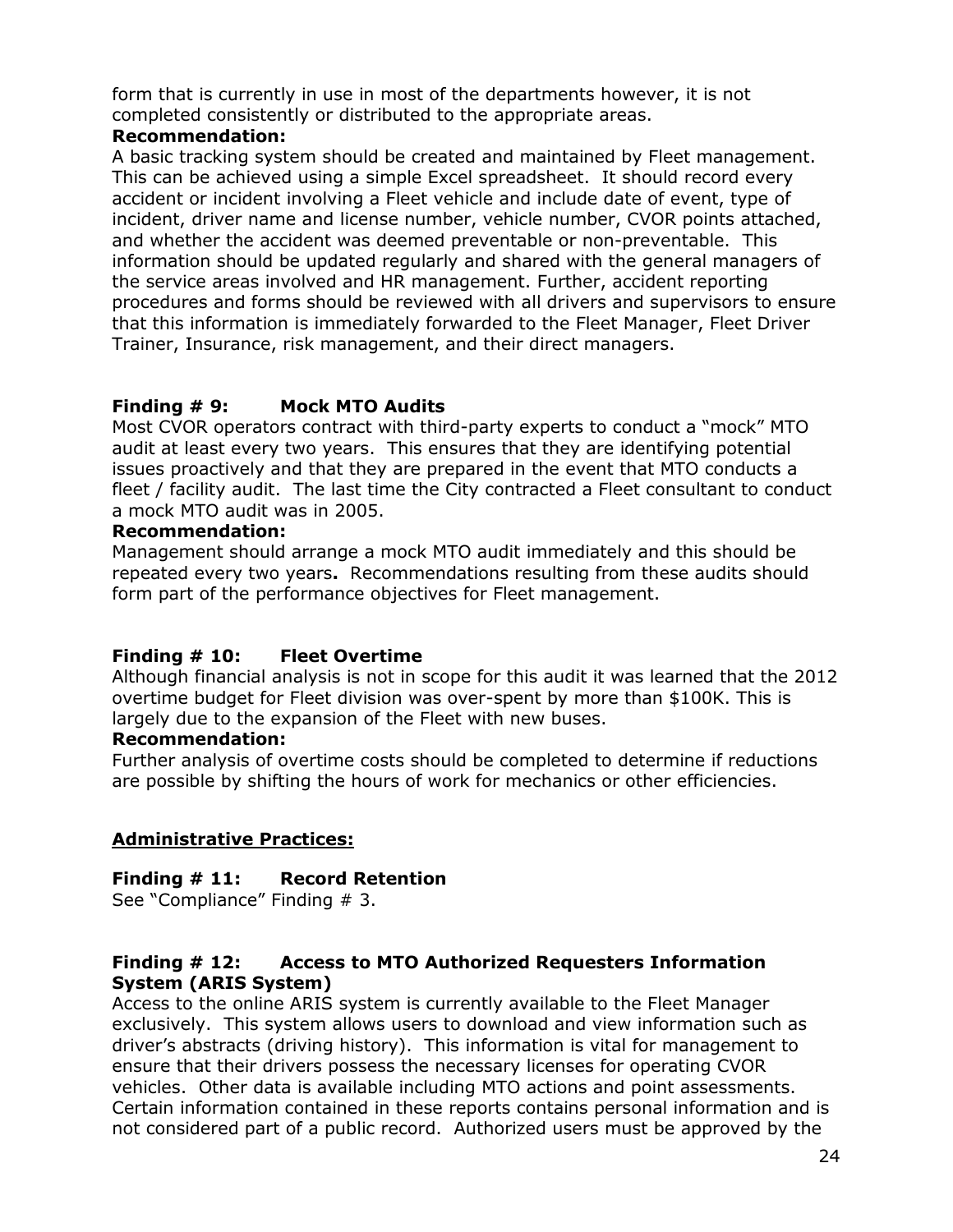MTO, sign a Security Statement and agree to uphold these specific privacy laws which govern the collection, use and disclosure of personal information.

#### **Recommendation:**

All Managers and General Managers should delegate the appropriate staff to have access to the ARIS system. This function is critical to driver management and conveys authority to management to ensure full compliance with all MTO regulations. By extending the user base, management is able to respond more quickly to issues of driver licensing and Fleet management is able to focus on the overall corporate CVOR management issues.

#### **Finding # 13: Driver's License Database**

There is currently no corporate-wide record or database of all City drivers' licenses. There is proof that some drivers whose licenses have been revoked or downgraded have failed to notify the City that they no longer possess the required license to operate CVOR vehicles on behalf of the City. Certain departments, such as Transit, require drivers to present a valid driver's license as part of the hiring process but even these records have not been maintained or updated as part of the employee file.

#### **Recommendation:**

Any employee required to drive a City vehicle, whether CVOR or non-CVOR, should be required to present their driver's license at time of hiring. A copy of the license should be retained as part of the employee file and another copy should be sent to the employee's direct supervisor or manager. Human Resources should create a corporate database, sorted by department that is updated regularly when employees are hired or terminated. Management responsible for ensuring that driver's licenses are in good standing with the ARIS system must notify HR when a driver's status changes so that it may be noted in the database.

Further, management should immediately request copies of all drivers' licenses for existing staff and submit this information to HR in order to create the database.

#### **Customer Service:**

#### **Finding # 14: Repairs and Maintenance – Scheduling**

Interviews with customers confirm that while they are mostly satisfied with the *quality* of work done by Fleet mechanics, they are dissatisfied with the prioritization and scheduling of repairs and maintenance. One of the most obvious challenges in the present system is servicing of Transit vehicles. These vehicles are required to be in service every day, all day in order to maintain public service levels. With only a skeletal night shift for mechanical service in Fleet, vehicles must be taken off the road to be serviced during Fleet operating hours.

Further, it is often a conflict for Fleet management to prioritize their work load in an effective way. They must try to balance the needs of every service area with their capacity and still conduct mandatory preventative maintenance in compliance with MTO and manufacturers' recommended standards. Often, routine maintenance is deferred because vehicles are essential to service levels in the departments. **Recommendation:**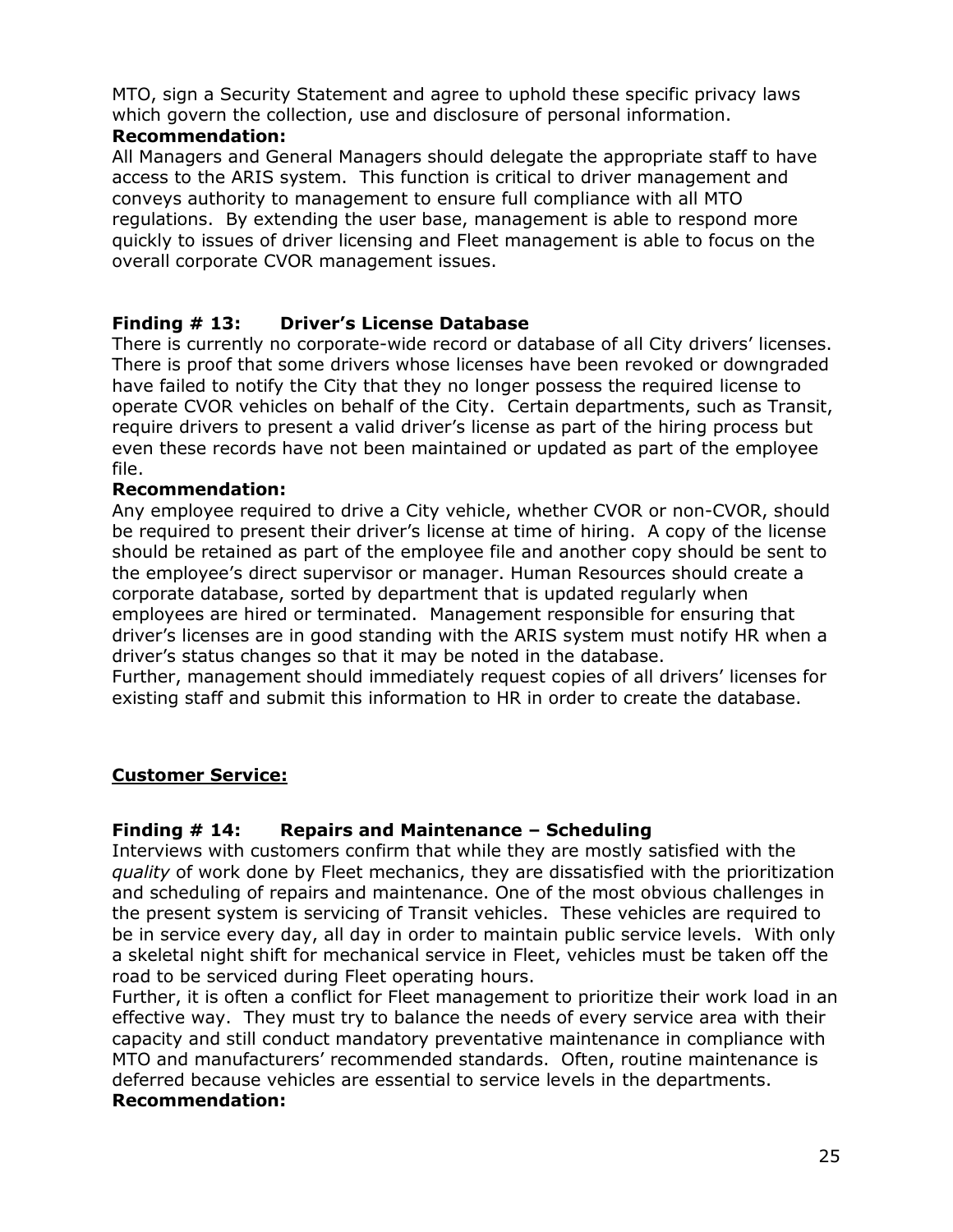Management should consider staggering the work hours for Transit mechanics and implementing a night shift. This would require union agreement and may have to be included in future negotiations.

Further, a prioritization model should be developed by Fleet management that sets out the preventative maintenance schedules (see Finding # 2) for all City vehicles and establishes the criteria for repairs and maintenance prioritization so that it is transparent and equitable for all departments.

#### **Finding # 15: Response Times – Service Levels**

Many customers do not feel that current response times from Fleet meet their needs. They complain that requests for information and other communications are delayed and unsatisfactory.

#### **Recommendation:**

Fleet management should establish a service level commitment to their customers that ensures they will respond to all emails, phone calls and other communications within a stated timeframe (1 business day or less).

#### **Organization Structure**

#### **Finding # 16: Corporate Organization Structure of Fleet**

The existing organization structure places Fleet within the Public Services department, under the direction of the General Manager of Public Works. This is not an uncommon organization design within municipal comparators however; there are examples of Fleet as a "corporate entity" such as IT or HR that supports their mandate effectively. There are also examples of Fleet under the canopy of Finance that acknowledges the significant asset management responsibility of the division. Arguably, the Transit division has the highest level mandate for revenue generation and public service and currently has no control over management of their vehicle fleet. Perceived conflicts of interest make it difficult for Fleet management to satisfy all customer demands and expectations.

#### **Recommendation:**

It is the auditor's opinion that senior management be tasked with a review of the effectiveness and efficiency of the corporate organization structure of Fleet services and that they bring their recommendations to the Chief Administrative Officer for consideration no later than May 31, 2013 in order to be considered in the 2014 budget cycle.

#### **Finding # 17: Fleet Driver Trainer**

The newly approved Fleet Driver Trainer position is proposed to report directly to the Fleet Manager. In many municipalities, the Fleet Driver Trainer function is under the jurisdiction of Human Resources as it is focused on health and safety, training, coaching, as well as driver and equipment operator training. In the benchmark data collected, responsibility for driver discipline is always assigned to the employee's supervisor or manager, not to Fleet management.

#### **Recommendation:**

Senior management should give serious consideration to assigning this function to Human Resources. It is the auditor's suggestion that senior management from HR and Operations discuss in greater detail the benefits of having a corporate Fleet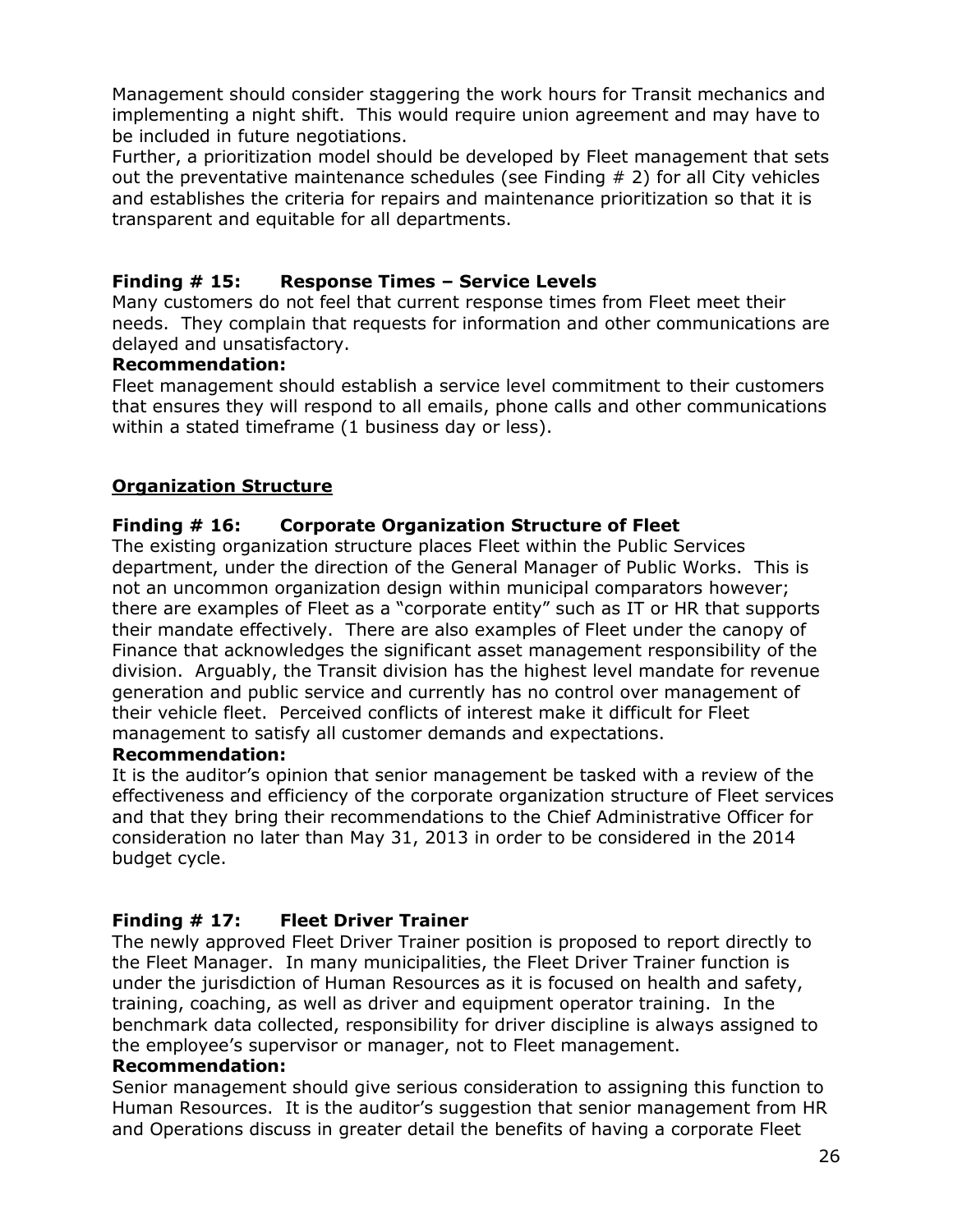Driver Trainer within the HR structure, thus providing neutrality and a more corporate focus on driver safety and training programs.

#### **Position Descriptions - Duties**

#### **Finding # 18: Fleet Manager, General Manager Operations – Position Descriptions**

There is no reference of any kind to compliance, MTO, CVOR, driver training, or regulatory reporting in either of these position descriptions. There is, therefore, no specified responsibility for these duties in connection with management of the City fleet, or its Commercial Vehicle Operator's license. This is a deficiency that should be addressed. Other position descriptions have not been reviewed but may also lack assigned responsibility for driver performance and regulatory compliance.

#### **Recommendation:**

These key job descriptions should be reviewed and amended to reflect the functional responsibility of managing the CVOR and regulatory compliance associated with operating a commercial fleet.

#### **General Findings and Recommendations**

#### **Finding # 19: Driver Permit System**

Many municipal fleets have developed a Driver Permit System which is considered best practice in Fleet management. Such programs are designed to ensure that all City drivers meet an established standard for driving performance and compliance with relevant regulations and policies. Drivers are credited with points for training and safe driving and points are deducted for preventable accidents.

#### **Recommendation:**

Management should consider developing a Driver Permit System or similar program with consideration of extension to include equipment operator permits.

#### **Finding # 20: Collision Review Committee**

More than half of the municipal comparators indicate they have a Collision Review Committee and others are considering implementing such a panel. At present, there is no governance model or internal control mechanism to monitor collisions involving fleet vehicles. This has created inequities in the assessment of driver training, coaching and discipline. There is no corporate oversight with respect to these matters and it is left to management in each department to evaluate the incident and determine the appropriate course of action.

#### **Recommendation:**

A Collision Review Committee should be established immediately. Members of the committee should include management from each of the relevant departments as well as union representation. The committee mandate should be developed to ensure that it is impartial, equitable and transparent.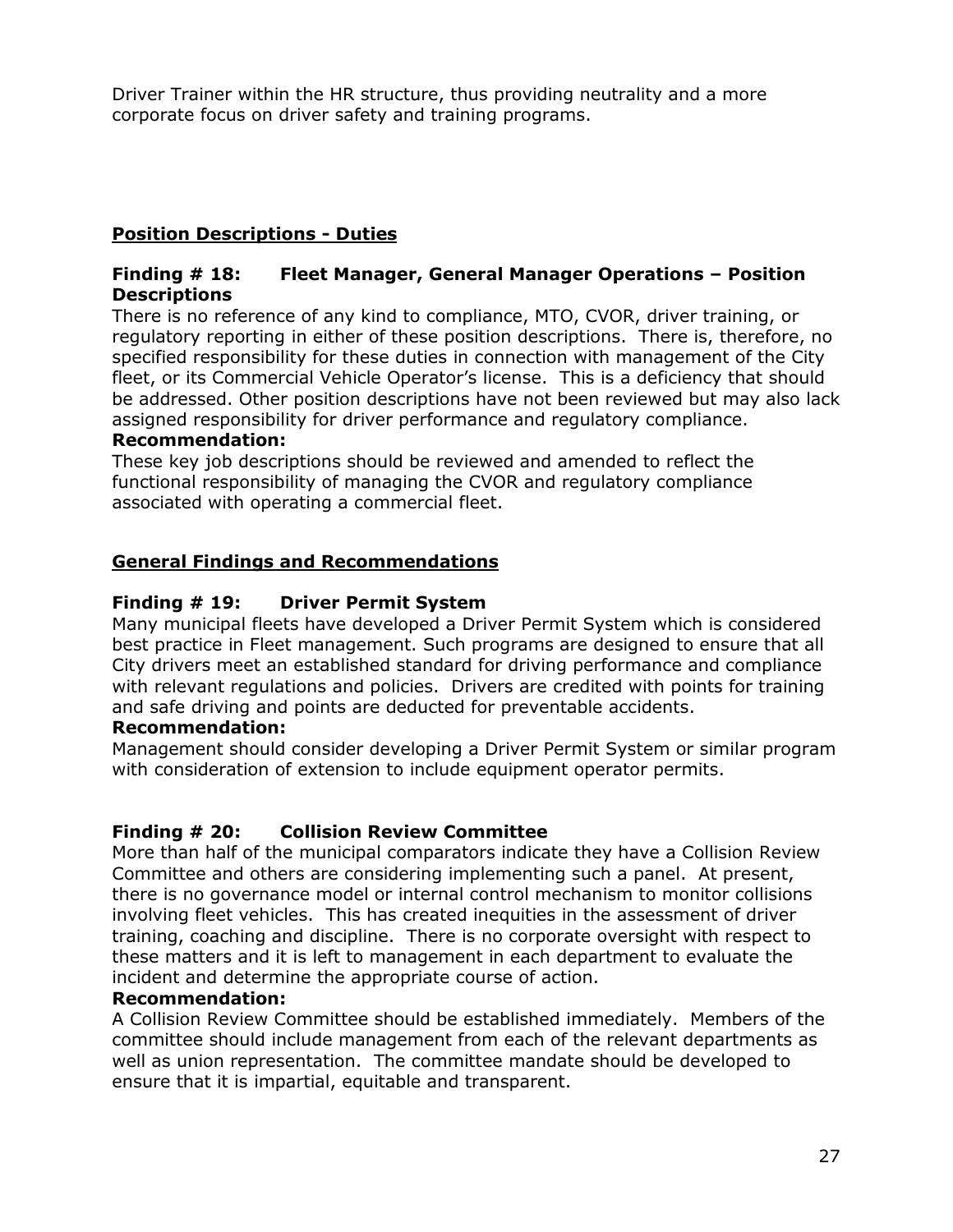#### **Finding # 21: Human Resources as Business Partner**

There is presently limited interaction between Human Resources management and driver supervisors or managers with respect to health and safety programs and training, coaching, discipline, driver records and regulatory compliance. Managers in some departments consult with HR in disciplinary procedures and others do not. As previously stated in Finding  $# 13$  and  $# 17$ , there is a strong link between training, health and safety and driver management. HR should be considered an integral part of the driver training process and should be involved in all matters of policy development impacting employees.

#### **Recommendation:**

Management from HR should participate in the implementation of all the recommendations contained in this report that are directly related to driver records, performance, coaching, training and discipline.

#### **Finding # 22: Yard and Fuel Security**

There is no clear procedure to notify Fleet management when employees from other departments have been terminated resulting in a risk that unauthorized persons retain access cards to yards and fuel pumps.

#### **Recommendation:**

As part of the exit process, HR should collect all corporate access cards and notify Fleet management when an employee with vehicle or fuel privileges has been terminated.

#### **Finding # 23: Fleet Services – Shop Rates and Asset Acquisition Pricing**

These areas are out of scope for this audit but it is suggested that Finance and Fleet management meet with General Managers from the service areas to understand their concerns, review current budget practices and ensure that the rates being used are accurate, fair and transparent.

#### **Finding # 24: Task Force – Fleet and CVOR Audit – Implementation of Recommendations**

It is strongly recommended that a task force be created to oversee the execution of the audit recommendations in this report. This would ensure that all stakeholders are fully engaged and consulted and that they are able to collaborate in the development of best practices such as Fleet Policy, Collision Review Committee, Driver Permit System, Record Retention, Internal Controls and Compliance. Staff who have demonstrated experience and knowledge in CVOR and driver management should be included as well as a cross-section of management from each of the service areas with CVOR responsibilities.